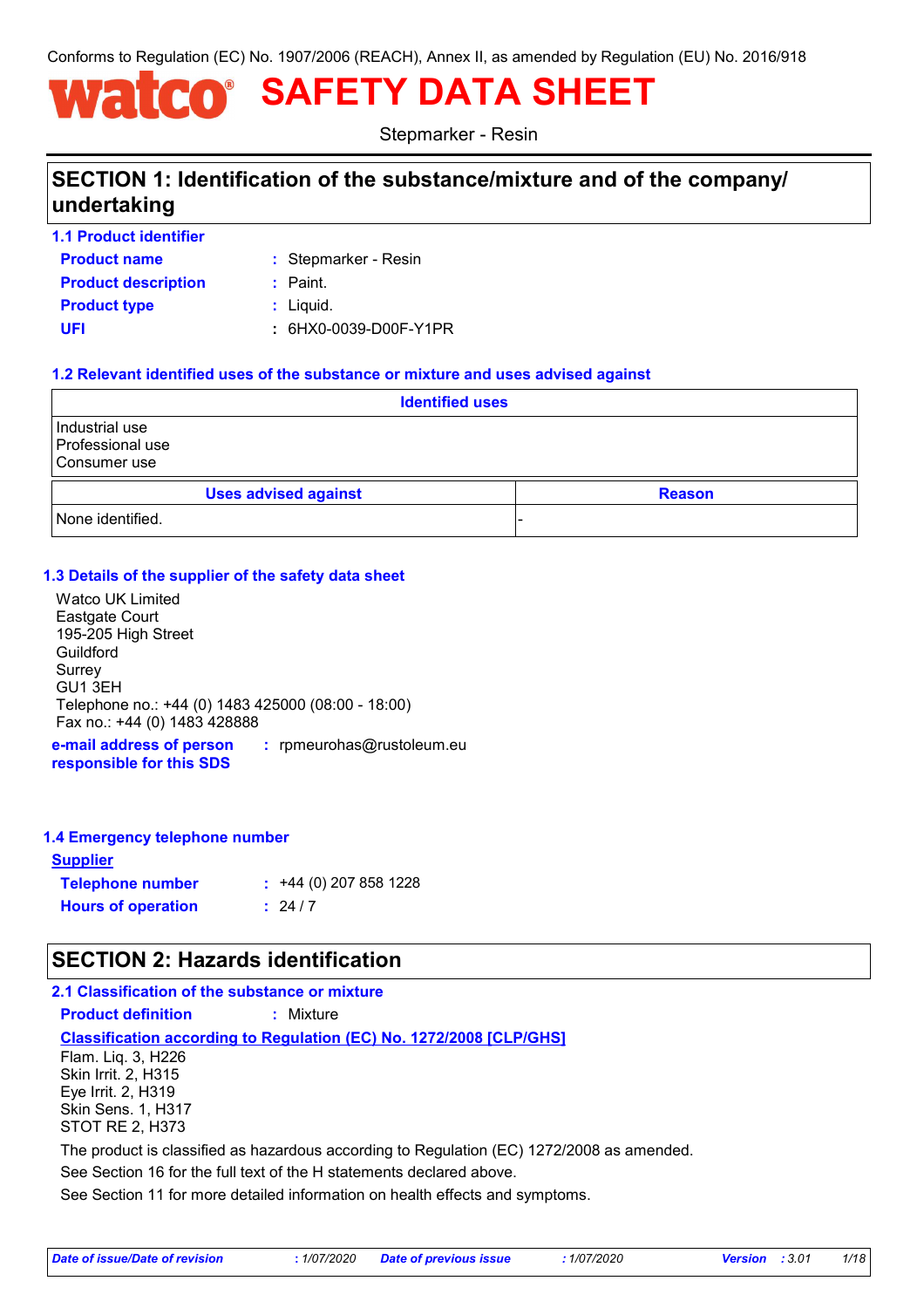### **SECTION 2: Hazards identification**

| <b>2.2 Label elements</b>                                                                                                                                       |                                                                                                                                                                                                                                                                                                                                                                        |
|-----------------------------------------------------------------------------------------------------------------------------------------------------------------|------------------------------------------------------------------------------------------------------------------------------------------------------------------------------------------------------------------------------------------------------------------------------------------------------------------------------------------------------------------------|
| <b>Hazard pictograms</b>                                                                                                                                        |                                                                                                                                                                                                                                                                                                                                                                        |
| <b>Signal word</b>                                                                                                                                              | : Warning                                                                                                                                                                                                                                                                                                                                                              |
| <b>Hazard statements</b>                                                                                                                                        | : Flammable liquid and vapour.<br>Causes skin irritation.<br>May cause an allergic skin reaction.<br>Causes serious eye irritation.<br>May cause damage to organs through prolonged or repeated exposure.                                                                                                                                                              |
| <b>Precautionary statements</b>                                                                                                                                 |                                                                                                                                                                                                                                                                                                                                                                        |
| <b>General</b>                                                                                                                                                  | : P103 - Read label before use.<br>P102 - Keep out of reach of children.<br>P101 - If medical advice is needed, have product container or label at hand.                                                                                                                                                                                                               |
| <b>Prevention</b>                                                                                                                                               | : P280 - Wear protective gloves: > 8 hours (breakthrough time): polyvinyl alcohol<br>(PVA). Wear protective clothing. Wear eye or face protection: Recommended:<br>safety glasses with side-shields.<br>P210 - Keep away from heat, hot surfaces, sparks, open flames and other ignition<br>sources. No smoking.<br>P235 - Keep cool.<br>P260 - Do not breathe vapour. |
| <b>Response</b>                                                                                                                                                 | : P302 + P352 - IF ON SKIN: Wash with plenty of water.<br>P333 + P313 - If skin irritation or rash occurs: Get medical advice or attention.                                                                                                                                                                                                                            |
| <b>Storage</b>                                                                                                                                                  | : P403 - Store in a well-ventilated place.                                                                                                                                                                                                                                                                                                                             |
| <b>Disposal</b>                                                                                                                                                 | : P501 - Dispose of contents and container in accordance with all local, regional,<br>national and international regulations.                                                                                                                                                                                                                                          |
| <b>Hazardous ingredients</b>                                                                                                                                    | : Bisphenol-A-epoxy resin, avg.mol.wght. 700-1000; xylene (mixture of isomeres)                                                                                                                                                                                                                                                                                        |
| <b>Supplemental label</b><br>elements                                                                                                                           | : Not applicable.                                                                                                                                                                                                                                                                                                                                                      |
|                                                                                                                                                                 | Warning! Hazardous respirable droplets may be formed when sprayed. Do not<br>breathe spray or mist.                                                                                                                                                                                                                                                                    |
| <b>Annex XVII - Restrictions</b><br>on the manufacture,<br>placing on the market and<br>use of certain dangerous<br>substances, mixtures and<br><b>articles</b> | : Not applicable.                                                                                                                                                                                                                                                                                                                                                      |
| <b>Special packaging requirements</b>                                                                                                                           |                                                                                                                                                                                                                                                                                                                                                                        |
| <b>Containers to be fitted</b><br>with child-resistant<br>fastenings                                                                                            | : Not applicable.                                                                                                                                                                                                                                                                                                                                                      |
| <b>Tactile warning of danger : Yes, applicable.</b>                                                                                                             |                                                                                                                                                                                                                                                                                                                                                                        |
| <b>2.3 Other hazards</b>                                                                                                                                        |                                                                                                                                                                                                                                                                                                                                                                        |
| <b>Product meets the criteria</b><br>for PBT or vPvB according<br>to Regulation (EC) No.<br>1907/2006, Annex XIII                                               | : This mixture does not contain any substances that are assessed to be a PBT or a<br>vPvB.                                                                                                                                                                                                                                                                             |
| Other hazards which do<br>not result in classification                                                                                                          | : None known.                                                                                                                                                                                                                                                                                                                                                          |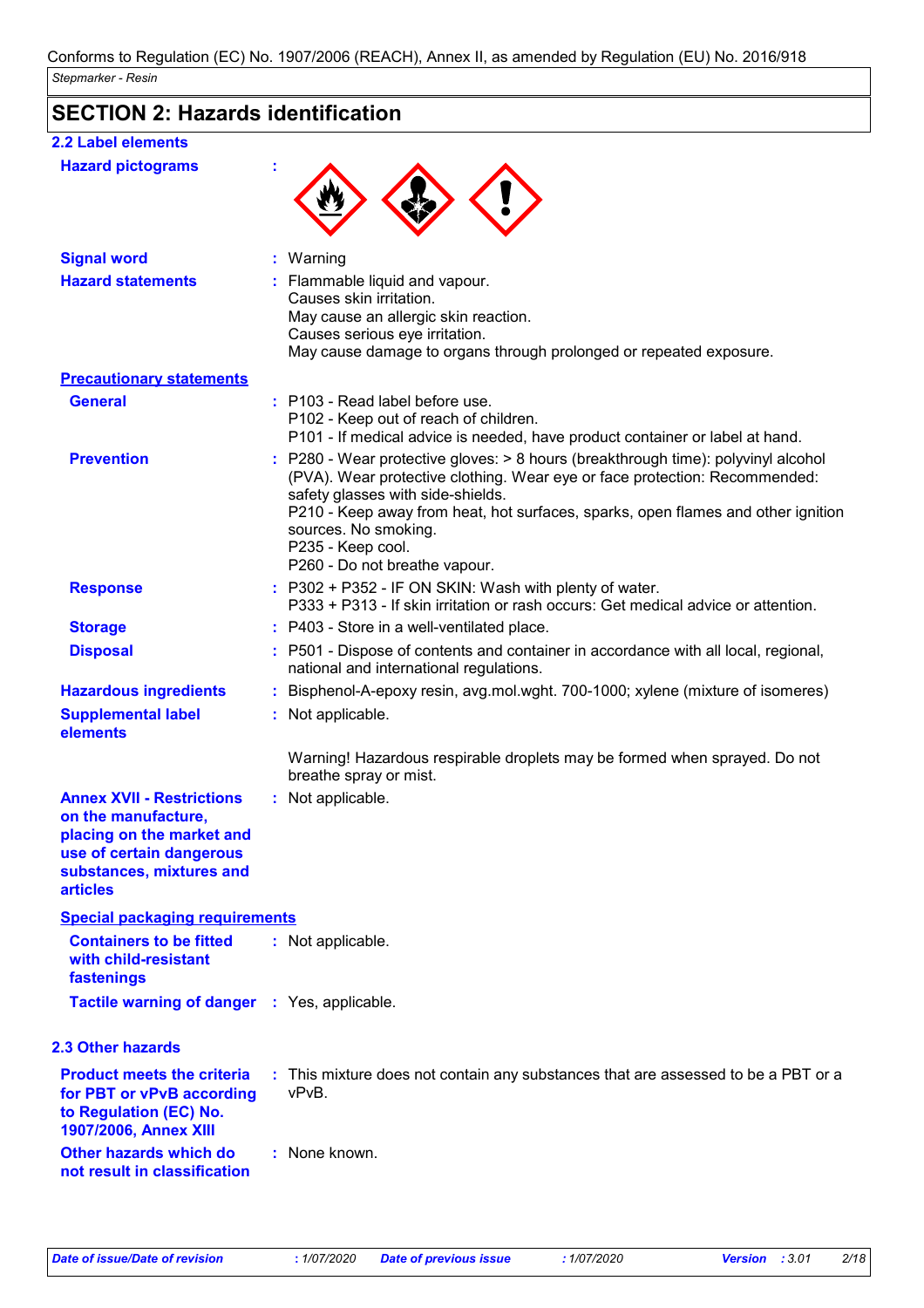### **SECTION 3: Composition/information on ingredients**

|                                                       |                                                                                       |               | <b>Classification</b>                                                                                                                                                                      |             |
|-------------------------------------------------------|---------------------------------------------------------------------------------------|---------------|--------------------------------------------------------------------------------------------------------------------------------------------------------------------------------------------|-------------|
| <b>Product/ingredient</b><br>name                     | <b>Identifiers</b>                                                                    | $\frac{9}{6}$ | <b>Regulation (EC) No. 1272/2008 [CLP]</b>                                                                                                                                                 | <b>Type</b> |
| Bisphenol-A-epoxy<br>resin, avg.mol.wght.<br>700-1000 | EC: 500-033-5<br>CAS: 25036-25-3                                                      | $≥10 - ≤25$   | Skin Irrit. 2, H315<br>Eye Irrit. 2, H319<br>Skin Sens. 1, H317                                                                                                                            | $[1]$       |
| xylene (mixture of<br>isomeres)                       | REACH#:<br>01-2119488216-32<br>EC: 215-535-7<br>CAS: 1330-20-7                        | $≥10 - ≤25$   | Flam. Liq. 3, H226<br>Acute Tox. 4, H312<br>Acute Tox. 4, H332<br>Skin Irrit. 2, H315<br>Eye Irrit. 2, H319<br><b>STOT SE 3, H335</b><br><b>STOT RE 2, H373</b><br>Asp. Tox. 1, H304       | [1] [2]     |
| titanium dioxide                                      | REACH#:<br>01-2119489379-17<br>EC: 236-675-5<br>CAS: 13463-67-7                       | $≥10 - ≤25$   | Carc. 2, H351                                                                                                                                                                              | [1]         |
| ethylbenzene                                          | REACH #:<br>01-2119489370-35<br>EC: 202-849-4<br>CAS: 100-41-4<br>Index: 601-023-00-4 | $\leq$ 3      | Flam. Liq. 2, H225<br>Acute Tox. 4, H332<br>STOT RE 2, H373 (hearing organs)<br>Asp. Tox. 1, H304                                                                                          | [1] [2]     |
| pine oil                                              | EC: 616-792-1<br>CAS: 8002-09-3                                                       | ≤ $0,3$       | Flam. Liq. 3, H226<br>Skin Irrit. 2, H315<br>Skin Sens. 1, H317<br>Asp. Tox. 1, H304<br>Aquatic Chronic 2, H411<br>See Section 16 for the full text of the<br>H statements declared above. | $[1]$       |

#### **Notes**

#### **The classification as a carcinogen by inhalation applies only to mixtures in powder form containing 1 % or more of titanium dioxide which is in the form of or incorporated in particles with aerodynamic diameter ≤ 10 μm.**

There are no additional ingredients present which, within the current knowledge of the supplier and in the concentrations applicable, are classified as hazardous to health or the environment, are PBTs, vPvBs or Substances of equivalent concern, or have been assigned a workplace exposure limit and hence require reporting in this section.

#### Type

[1] Substance classified with a health or environmental hazard

[2] Substance with a workplace exposure limit

[3] Substance meets the criteria for PBT according to Regulation (EC) No. 1907/2006, Annex XIII

[4] Substance meets the criteria for vPvB according to Regulation (EC) No. 1907/2006, Annex XIII

[5] Substance of equivalent concern

[6] Additional disclosure due to company policy

Occupational exposure limits, if available, are listed in Section 8.

### **SECTION 4: First aid measures**

#### **4.1 Description of first aid measures**

| <b>General</b>     | : In all cases of doubt, or when symptoms persist, seek medical attention. Never give<br>anything by mouth to an unconscious person. If unconscious, place in recovery<br>position and seek medical advice. |
|--------------------|-------------------------------------------------------------------------------------------------------------------------------------------------------------------------------------------------------------|
| <b>Eve contact</b> | : Remove contact lenses, irrigate copiously with clean, fresh water, holding the<br>eyelids apart for at least 10 minutes and seek immediate medical advice.                                                |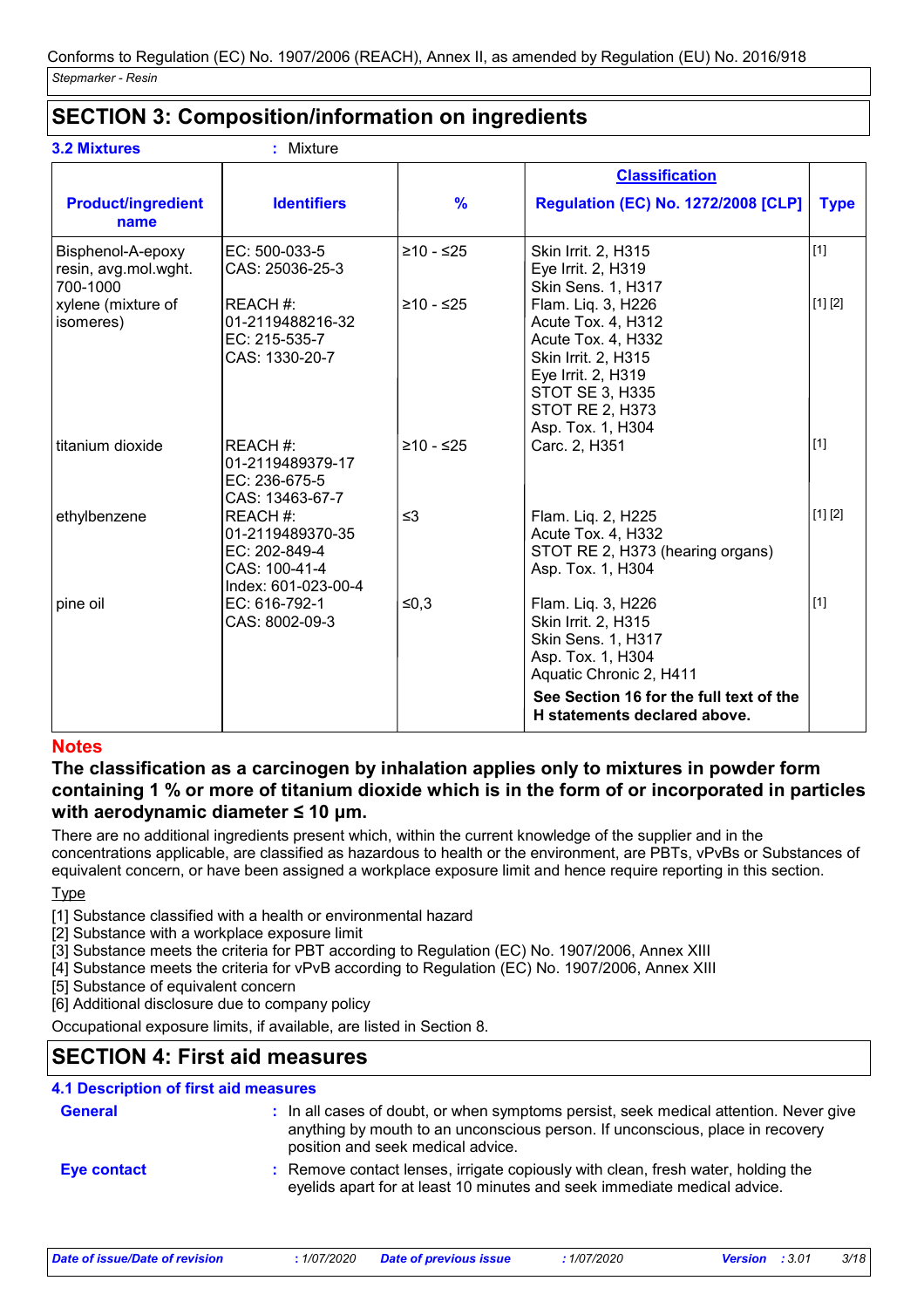### **SECTION 4: First aid measures**

| <b>Inhalation</b>                 | : Remove to fresh air. Keep person warm and at rest. If not breathing, if breathing is<br>irregular or if respiratory arrest occurs, provide artificial respiration or oxygen by<br>trained personnel.                                                                   |
|-----------------------------------|--------------------------------------------------------------------------------------------------------------------------------------------------------------------------------------------------------------------------------------------------------------------------|
| <b>Skin contact</b>               | : Remove contaminated clothing and shoes. Wash skin thoroughly with soap and<br>water or use recognised skin cleanser. Do NOT use solvents or thinners.                                                                                                                  |
| <b>Ingestion</b>                  | : If swallowed, seek medical advice immediately and show the container or label.<br>Keep person warm and at rest. Do NOT induce vomiting.                                                                                                                                |
| <b>Protection of first-aiders</b> | : No action shall be taken involving any personal risk or without suitable training. It<br>may be dangerous to the person providing aid to give mouth-to-mouth resuscitation.<br>Wash contaminated clothing thoroughly with water before removing it, or wear<br>gloves. |

#### **4.2 Most important symptoms and effects, both acute and delayed**

There are no data available on the mixture itself. The mixture has been assessed following the conventional method of the CLP Regulation (EC) No 1272/2008 and is classified for toxicological properties accordingly. See Sections 2 and 3 for details.

Exposure to component solvent vapour concentrations in excess of the stated occupational exposure limit may result in adverse health effects such as mucous membrane and respiratory system irritation and adverse effects on the kidneys, liver and central nervous system. Symptoms and signs include headache, dizziness, fatigue, muscular weakness, drowsiness and, in extreme cases, loss of consciousness.

Solvents may cause some of the above effects by absorption through the skin. Repeated or prolonged contact with the mixture may cause removal of natural fat from the skin, resulting in non-allergic contact dermatitis and absorption through the skin.

If splashed in the eyes, the liquid may cause irritation and reversible damage.

Ingestion may cause nausea, diarrhea and vomiting.

This takes into account, where known, delayed and immediate effects and also chronic effects of components from short-term and long-term exposure by oral, inhalation and dermal routes of exposure and eye contact.

Contains Bisphenol-A-epoxy resin, avg.mol.wght. 700-1000, pine oil. May produce an allergic reaction.

#### **Over-exposure signs/symptoms**

| <b>Eye contact</b>  | : Adverse symptoms may include the following:<br>pain or irritation<br>watering<br>redness |
|---------------------|--------------------------------------------------------------------------------------------|
| <b>Inhalation</b>   | : No specific data.                                                                        |
| <b>Skin contact</b> | : Adverse symptoms may include the following:<br>irritation<br>redness                     |
| <b>Ingestion</b>    | : No specific data.                                                                        |

#### **4.3 Indication of any immediate medical attention and special treatment needed**

| <b>Notes to physician</b>  | Treat symptomatically. Contact poison treatment specialist immediately if large<br>quantities have been ingested or inhaled. |
|----------------------------|------------------------------------------------------------------------------------------------------------------------------|
| <b>Specific treatments</b> | No specific treatment.                                                                                                       |

#### See toxicological information (Section 11)

| <b>SECTION 5: Firefighting measures</b>                           |                                                                      |
|-------------------------------------------------------------------|----------------------------------------------------------------------|
| 5.1 Extinguishing media<br><b>Suitable extinguishing</b><br>media | : Recommended: alcohol-resistant foam, $CO2$ , powders, water spray. |
| <b>Unsuitable extinguishing</b><br>media                          | : Do not use water jet.                                              |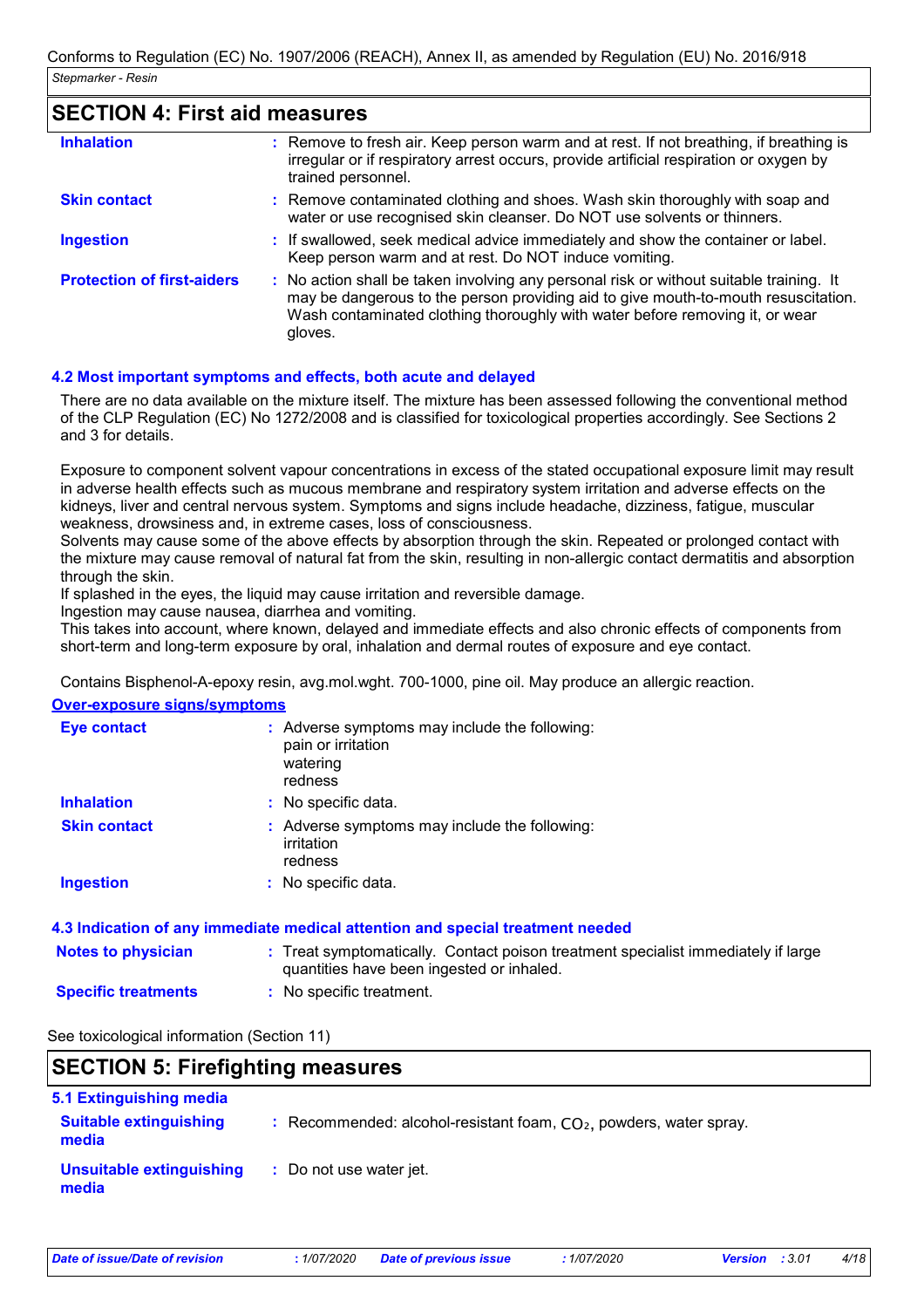### **SECTION 5: Firefighting measures**

|                                                          | 5.2 Special hazards arising from the substance or mixture                                                                                                                                                                                                                                                                                                             |
|----------------------------------------------------------|-----------------------------------------------------------------------------------------------------------------------------------------------------------------------------------------------------------------------------------------------------------------------------------------------------------------------------------------------------------------------|
| <b>Hazards from the</b><br>substance or mixture          | : Flammable liquid and vapour. Runoff to sewer may create fire or explosion hazard.<br>In a fire or if heated, a pressure increase will occur and the container may burst,<br>with the risk of a subsequent explosion.                                                                                                                                                |
| <b>Hazardous thermal</b><br>decomposition products       | : Decomposition products may include the following materials:<br>carbon dioxide<br>carbon monoxide<br>halogenated compounds<br>metal oxide/oxides                                                                                                                                                                                                                     |
| <b>5.3 Advice for firefighters</b>                       |                                                                                                                                                                                                                                                                                                                                                                       |
| <b>Special protective actions</b><br>for fire-fighters   | : Promptly isolate the scene by removing all persons from the vicinity of the incident if<br>there is a fire. No action shall be taken involving any personal risk or without<br>suitable training. Move containers from fire area if this can be done without risk.<br>Use water spray to keep fire-exposed containers cool.                                         |
| <b>Special protective</b><br>equipment for fire-fighters | : Fire-fighters should wear appropriate protective equipment and self-contained<br>breathing apparatus (SCBA) with a full face-piece operated in positive pressure<br>mode. Clothing for fire-fighters (including helmets, protective boots and gloves)<br>conforming to European standard EN 469 will provide a basic level of protection for<br>chemical incidents. |

### **SECTION 6: Accidental release measures**

|                                                          | 6.1 Personal precautions, protective equipment and emergency procedures                                                                                                                                                                                                                                                                                                                                                                                                                                                                                                                                                                                  |
|----------------------------------------------------------|----------------------------------------------------------------------------------------------------------------------------------------------------------------------------------------------------------------------------------------------------------------------------------------------------------------------------------------------------------------------------------------------------------------------------------------------------------------------------------------------------------------------------------------------------------------------------------------------------------------------------------------------------------|
| For non-emergency<br>personnel                           | : No action shall be taken involving any personal risk or without suitable training.<br>Evacuate surrounding areas. Keep unnecessary and unprotected personnel from<br>entering. Do not touch or walk through spilt material. Shut off all ignition sources.<br>No flares, smoking or flames in hazard area. Avoid breathing vapour or mist.<br>Provide adequate ventilation. Wear appropriate respirator when ventilation is<br>inadequate. Put on appropriate personal protective equipment.                                                                                                                                                           |
| For emergency responders :                               | If specialised clothing is required to deal with the spillage, take note of any<br>information in Section 8 on suitable and unsuitable materials. See also the<br>information in "For non-emergency personnel".                                                                                                                                                                                                                                                                                                                                                                                                                                          |
| <b>6.2 Environmental</b><br>precautions                  | : Avoid dispersal of spilt material and runoff and contact with soil, waterways, drains<br>and sewers. Inform the relevant authorities if the product has caused environmental<br>pollution (sewers, waterways, soil or air).                                                                                                                                                                                                                                                                                                                                                                                                                            |
| 6.3 Methods and material for containment and cleaning up |                                                                                                                                                                                                                                                                                                                                                                                                                                                                                                                                                                                                                                                          |
| <b>Small spill</b>                                       | : Stop leak if without risk. Move containers from spill area. Use spark-proof tools and<br>explosion-proof equipment. Dilute with water and mop up if water-soluble.<br>Alternatively, or if water-insoluble, absorb with an inert dry material and place in an<br>appropriate waste disposal container. Dispose of via a licensed waste disposal<br>contractor.                                                                                                                                                                                                                                                                                         |
| <b>Large spill</b>                                       | Stop leak if without risk. Move containers from spill area. Use spark-proof tools and<br>explosion-proof equipment. Approach the release from upwind. Prevent entry into<br>sewers, water courses, basements or confined areas. Wash spillages into an<br>effluent treatment plant or proceed as follows. Contain and collect spillage with non-<br>combustible, absorbent material e.g. sand, earth, vermiculite or diatomaceous earth<br>and place in container for disposal according to local regulations. Dispose of via a<br>licensed waste disposal contractor. Contaminated absorbent material may pose the<br>same hazard as the spilt product. |
| 6.4 Reference to other<br><b>sections</b>                | : See Section 1 for emergency contact information.<br>See Section 8 for information on appropriate personal protective equipment.<br>See Section 13 for additional waste treatment information.                                                                                                                                                                                                                                                                                                                                                                                                                                                          |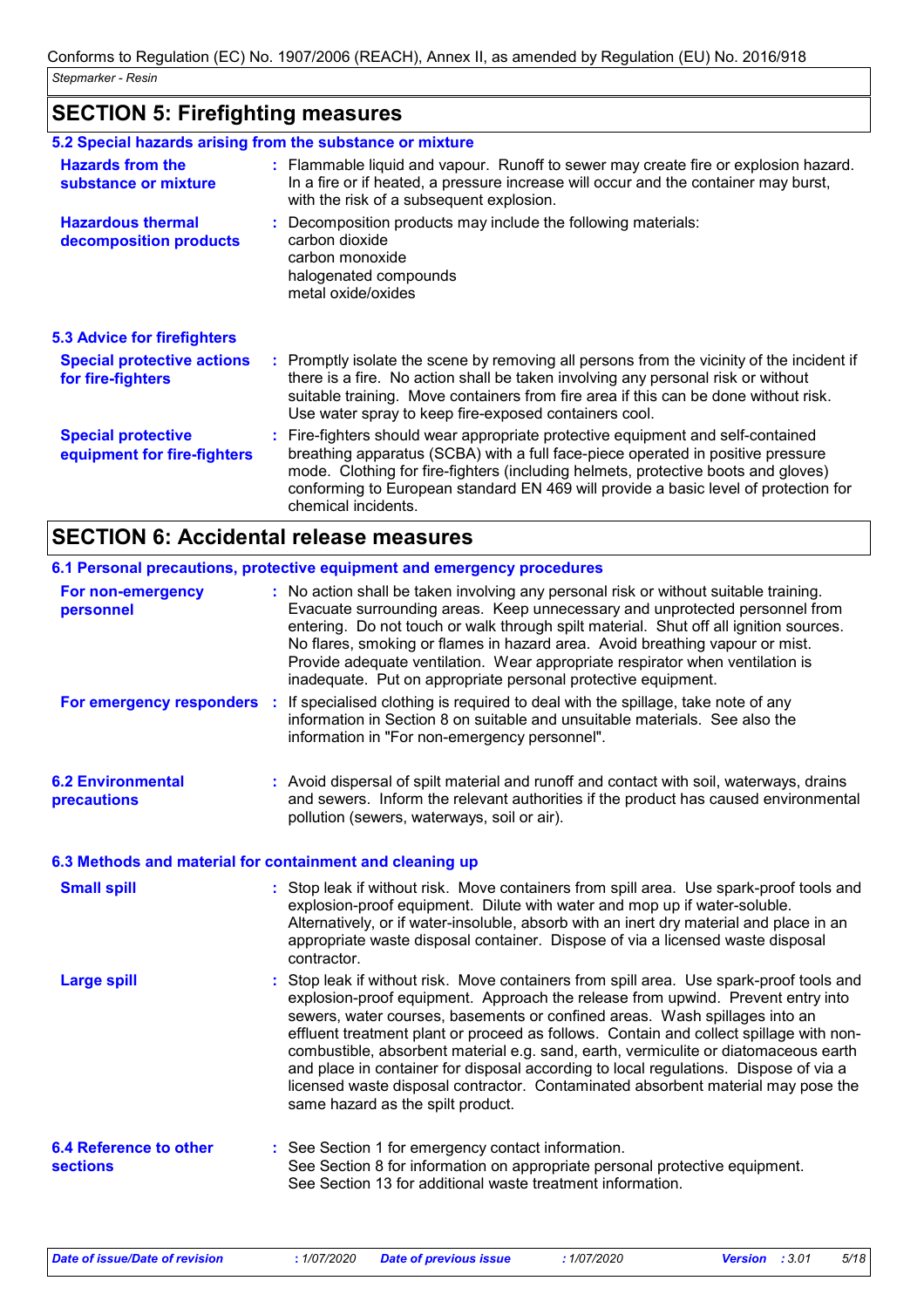### **SECTION 7: Handling and storage**

The information in this section contains generic advice and guidance.

| <b>7.1 Precautions for safe</b><br>handling | : Prevent the creation of flammable or explosive concentrations of vapours in air and<br>avoid vapour concentrations higher than the occupational exposure limits.<br>In addition, the product should only be used in areas from which all naked lights and<br>other sources of ignition have been excluded. Electrical equipment should be<br>protected to the appropriate standard.<br>Mixture may charge electrostatically: always use earthing leads when transferring<br>from one container to another.<br>Operators should wear antistatic footwear and clothing and floors should be of the<br>conducting type.<br>Keep away from heat, sparks and flame. No sparking tools should be used.<br>Avoid contact with skin and eyes. Avoid the inhalation of dust, particulates, spray or<br>mist arising from the application of this mixture. Avoid inhalation of dust from<br>sanding.<br>Eating, drinking and smoking should be prohibited in areas where this material is<br>handled, stored and processed.<br>Put on appropriate personal protective equipment (see Section 8).<br>Never use pressure to empty. Container is not a pressure vessel.<br>Always keep in containers made from the same material as the original one.<br>Comply with the health and safety at work laws.<br>Do not allow to enter drains or watercourses.<br>Information on fire and explosion protection<br>Vapours are heavier than air and may spread along floors. Vapours may form<br>explosive mixtures with air. |
|---------------------------------------------|--------------------------------------------------------------------------------------------------------------------------------------------------------------------------------------------------------------------------------------------------------------------------------------------------------------------------------------------------------------------------------------------------------------------------------------------------------------------------------------------------------------------------------------------------------------------------------------------------------------------------------------------------------------------------------------------------------------------------------------------------------------------------------------------------------------------------------------------------------------------------------------------------------------------------------------------------------------------------------------------------------------------------------------------------------------------------------------------------------------------------------------------------------------------------------------------------------------------------------------------------------------------------------------------------------------------------------------------------------------------------------------------------------------------------------------------------------------------------------------------------------------|
|---------------------------------------------|--------------------------------------------------------------------------------------------------------------------------------------------------------------------------------------------------------------------------------------------------------------------------------------------------------------------------------------------------------------------------------------------------------------------------------------------------------------------------------------------------------------------------------------------------------------------------------------------------------------------------------------------------------------------------------------------------------------------------------------------------------------------------------------------------------------------------------------------------------------------------------------------------------------------------------------------------------------------------------------------------------------------------------------------------------------------------------------------------------------------------------------------------------------------------------------------------------------------------------------------------------------------------------------------------------------------------------------------------------------------------------------------------------------------------------------------------------------------------------------------------------------|

#### **7.2 Conditions for safe storage, including any incompatibilities**

Store in accordance with local regulations.

**Notes on joint storage**

Keep away from: oxidising agents, strong alkalis, strong acids.

#### **Additional information on storage conditions**

Observe label precautions. Store in a dry, cool and well-ventilated area. Keep away from heat and direct sunlight. Keep away from sources of ignition. No smoking. Prevent unauthorised access. Containers that have been opened must be carefully resealed and kept upright to prevent leakage.

#### **Danger criteria**

| <b>Category</b> | <b>threshold</b> | Notification and MAPP Safety report threshold |
|-----------------|------------------|-----------------------------------------------|
| P5c             | 5000 tonne       | 50000 tonne                                   |

#### **7.3 Specific end use(s)**

**Recommendations :**

: Not available. : Not available.

**Industrial sector specific : solutions**

### **SECTION 8: Exposure controls/personal protection**

The list of Identified Uses in Section 1 should be consulted for any available use-specific information provided in the Exposure Scenario(s).

#### **8.1 Control parameters**

**Occupational exposure limits**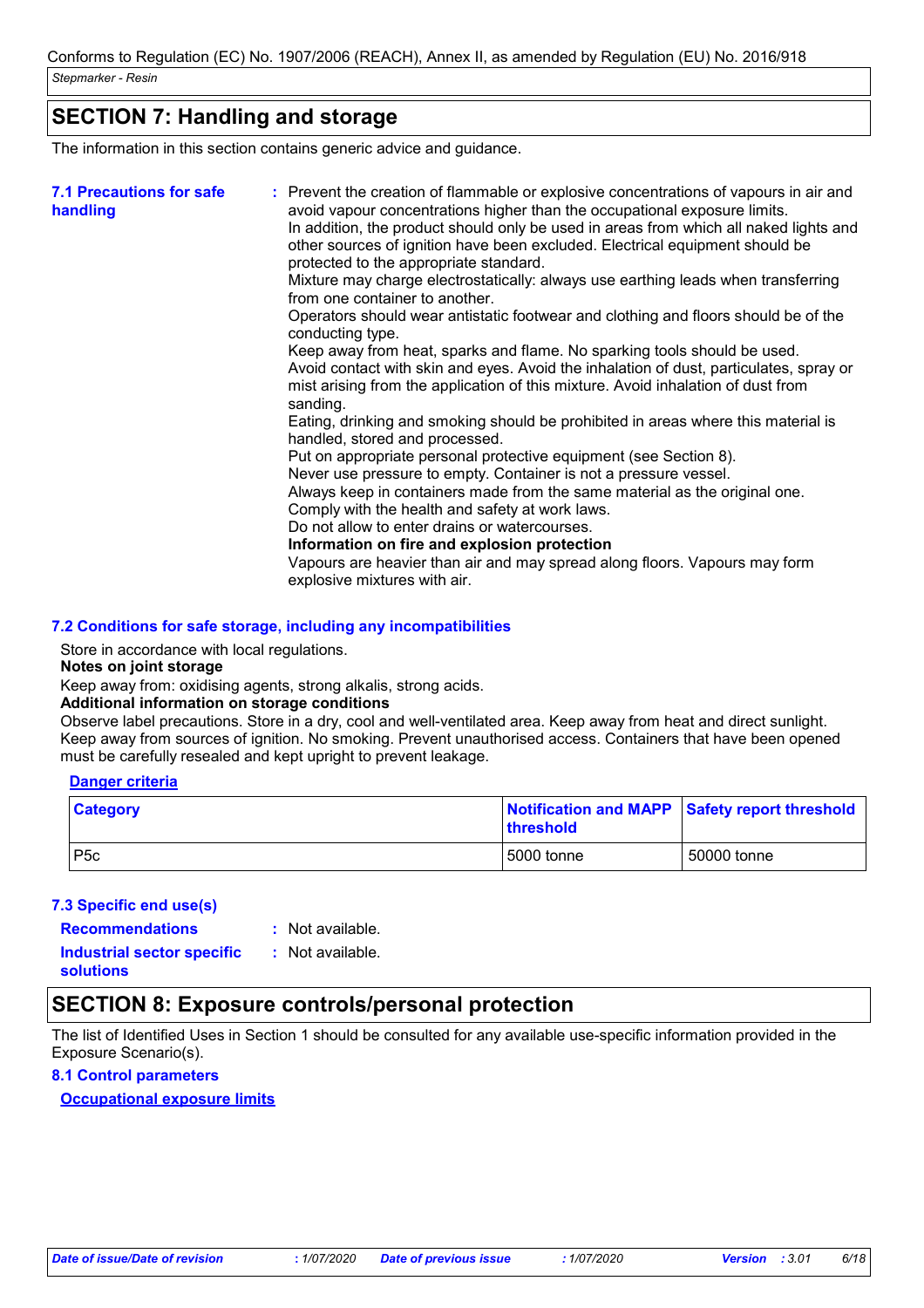### **SECTION 8: Exposure controls/personal protection**

| <b>Product/ingredient name</b>               |    | <b>Exposure limit values</b>                                                                                                                                                                                                                                                                                                                                                                                                          |  |  |
|----------------------------------------------|----|---------------------------------------------------------------------------------------------------------------------------------------------------------------------------------------------------------------------------------------------------------------------------------------------------------------------------------------------------------------------------------------------------------------------------------------|--|--|
| xylene (mixture of isomeres)<br>ethylbenzene |    | EH40/2005 WELs (United Kingdom (UK), 12/2011). Absorbed<br>through skin.<br>STEL: 441 mg/m <sup>3</sup> 15 minutes.<br>STEL: 100 ppm 15 minutes.<br>TWA: 220 mg/m <sup>3</sup> 8 hours.<br>TWA: 50 ppm 8 hours.<br>EH40/2005 WELs (United Kingdom (UK), 12/2011). Absorbed<br>through skin.<br>STEL: 552 mg/m <sup>3</sup> 15 minutes.<br>STEL: 125 ppm 15 minutes.<br>TWA: $441$ mg/m <sup>3</sup> 8 hours.<br>TWA: 100 ppm 8 hours. |  |  |
| <b>Recommended monitoring</b><br>procedures  | ÷. | If this product contains ingredients with exposure limits, personal, workplace<br>atmosphere or biological monitoring may be required to determine the effectiveness<br>of the ventilation or other control measures and/or the necessity to use respiratory<br>protective equipment. Reference should be made to monitoring standards, such as<br>the following: European Standard EN 689 (Workplace atmospheres - Guidance for      |  |  |

the following: European Standard EN 689 (Workplace atmosphere the assessment of exposure by inhalation to chemical agents for comparison with limit values and measurement strategy) European Standard EN 14042 (Workplace atmospheres - Guide for the application and use of procedures for the assessment of exposure to chemical and biological agents) European Standard EN 482 (Workplace atmospheres - General requirements for the performance of procedures for the measurement of chemical agents) Reference to national guidance documents for methods for the determination of hazardous substances will also be required.

#### **DNELs/DMELs**

| <b>Product/ingredient name</b> | <b>Type</b> | <b>Exposure</b>          | <b>Value</b>           | <b>Population</b>                    | <b>Effects</b> |
|--------------------------------|-------------|--------------------------|------------------------|--------------------------------------|----------------|
| xylene (mixture of isomeres)   | <b>DNEL</b> | Short term<br>Inhalation | 289 mg/m <sup>3</sup>  | Workers                              | Local          |
|                                | <b>DNEL</b> | Short term<br>Inhalation | 289 mg/m <sup>3</sup>  | Workers                              | Systemic       |
|                                | <b>DNEL</b> | Long term<br>Inhalation  | 77 mg/ $m3$            | Workers                              | Systemic       |
|                                | <b>DNEL</b> | Long term Dermal         | 180 mg/ $m3$           | Workers                              | Systemic       |
|                                | <b>DNEL</b> | Short term<br>Inhalation | 174 mg/m <sup>3</sup>  | General<br>population<br>[Consumers] | Local          |
|                                | <b>DNEL</b> | Short term<br>Inhalation | 174 mg/ $m3$           | General<br>population<br>[Consumers] | Systemic       |
|                                | <b>DNEL</b> | Long term<br>Inhalation  | 14,8 mg/m <sup>3</sup> | General<br>population<br>[Consumers] | Systemic       |
|                                | <b>DNEL</b> | Long term Dermal         | 108 mg/ $m3$           | General<br>population<br>[Consumers] | Systemic       |
| titanium dioxide               | <b>DNEL</b> | Long term<br>Inhalation  | 10 mg/ $m3$            | Workers                              | Local          |
|                                | <b>DNEL</b> | Long term Oral           | 700 mg/kg<br>bw/day    | General<br>population<br>[Consumers] | Systemic       |
| ethylbenzene                   | <b>DNEL</b> | Long term<br>Inhalation  | 77 mg/m <sup>3</sup>   | Workers                              | Systemic       |
|                                | <b>DNEL</b> | Long term Dermal         | $180$ mg/kg<br>bw/day  | Workers                              | Systemic       |
|                                | <b>DNEL</b> | Long term<br>Inhalation  | 15 mg/ $m3$            | General<br>population<br>[Consumers] | Systemic       |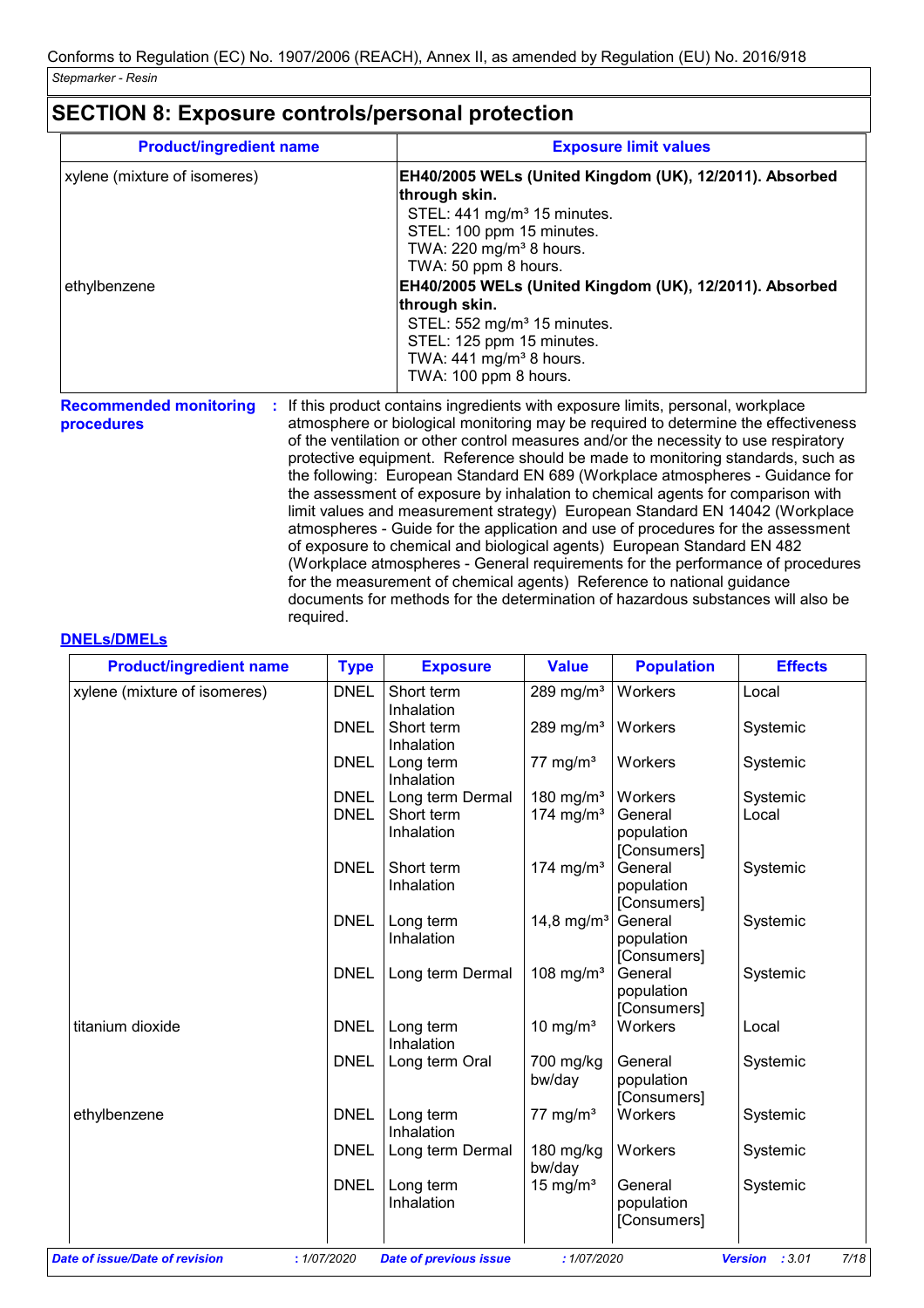### **SECTION 8: Exposure controls/personal protection**

| <b>DNEL</b> | Long term Oral | 1,6 mg/kg<br>bw/dav | General<br>population<br>[Consumers] | Systemic |
|-------------|----------------|---------------------|--------------------------------------|----------|
|-------------|----------------|---------------------|--------------------------------------|----------|

**PNECs**

| <b>Product/ingredient name</b> | <b>Compartment Detail</b> | <b>Value</b>         | <b>Method Detail</b> |
|--------------------------------|---------------------------|----------------------|----------------------|
| xylene (mixture of isomeres)   | Fresh water               | $0,327$ mg/l         |                      |
|                                | Marine water              | 0,327 mg/l           |                      |
|                                | Fresh water sediment      | 12,46 mg/kg          |                      |
|                                | Marine water sediment     | 12,46 mg/kg          |                      |
|                                | Soil                      | $2,31$ mg/kg         |                      |
|                                | Sewage Treatment          | $6,58$ mg/l          |                      |
|                                | Plant                     |                      |                      |
| titanium dioxide               | Fresh water               | $ 0,127 \text{ mg/}$ |                      |
|                                | Marine                    | $>1$ mg/l            |                      |
|                                | Sewage Treatment          | $>100$ mg/l          |                      |
|                                | Plant                     |                      |                      |
|                                | Fresh water sediment      | >1000 mg/kg          |                      |
|                                | Marine water sediment     | >100 mg/kg           |                      |
|                                | Soil                      | $100$ mg/kg          |                      |
| ethylbenzene                   | Fresh water               | $0,1$ mg/l           |                      |
|                                | Marine water              | $0,01$ mg/l          |                      |
|                                | Fresh water sediment      | $13,7$ mg/kg         |                      |
|                                | Marine water sediment     | $1,37$ mg/kg         |                      |
|                                | Soil                      | $2,68$ mg/kg         |                      |
|                                | Sewage Treatment          | $9,6$ mg/l           |                      |
|                                | Plant                     |                      |                      |

| <b>8.2 Exposure controls</b><br><b>Appropriate engineering</b><br><b>controls</b> | : Provide adequate ventilation. Where reasonably practicable, this should be<br>achieved by the use of local exhaust ventilation and good general extraction. If<br>these are not sufficient to maintain concentrations of particulates and solvent<br>vapours below the OEL, suitable respiratory protection must be worn.                                                                                                                                                 |
|-----------------------------------------------------------------------------------|-----------------------------------------------------------------------------------------------------------------------------------------------------------------------------------------------------------------------------------------------------------------------------------------------------------------------------------------------------------------------------------------------------------------------------------------------------------------------------|
| <b>Individual protection measures</b>                                             |                                                                                                                                                                                                                                                                                                                                                                                                                                                                             |
| <b>Hygiene measures</b>                                                           | : Wash hands, forearms and face thoroughly after handling chemical products, before<br>eating, smoking and using the lavatory and at the end of the working period.<br>Appropriate techniques should be used to remove potentially contaminated clothing.<br>Contaminated work clothing should not be allowed out of the workplace. Wash<br>contaminated clothing before reusing. Ensure that eyewash stations and safety<br>showers are close to the workstation location. |
| <b>Eye/face protection</b>                                                        | : Safety eyewear complying with an approved standard should be used when a risk<br>assessment indicates this is necessary to avoid exposure to liquid splashes, mists,<br>gases or dusts. If contact is possible, the following protection should be worn,<br>unless the assessment indicates a higher degree of protection: chemical splash<br>goggles. Recommended: safety glasses with side-shields                                                                      |
| <b>Skin protection</b>                                                            |                                                                                                                                                                                                                                                                                                                                                                                                                                                                             |

#### **Hand protection**

There is no one glove material or combination of materials that will give unlimited resistance to any individual or combination of chemicals.

The breakthrough time must be greater than the end use time of the product.

The instructions and information provided by the glove manufacturer on use, storage, maintenance and replacement must be followed.

Gloves should be replaced regularly and if there is any sign of damage to the glove material.

Always ensure that gloves are free from defects and that they are stored and used correctly.

The performance or effectiveness of the glove may be reduced by physical/chemical damage and poor maintenance.

Barrier creams may help to protect the exposed areas of the skin but should not be applied once exposure has occurred.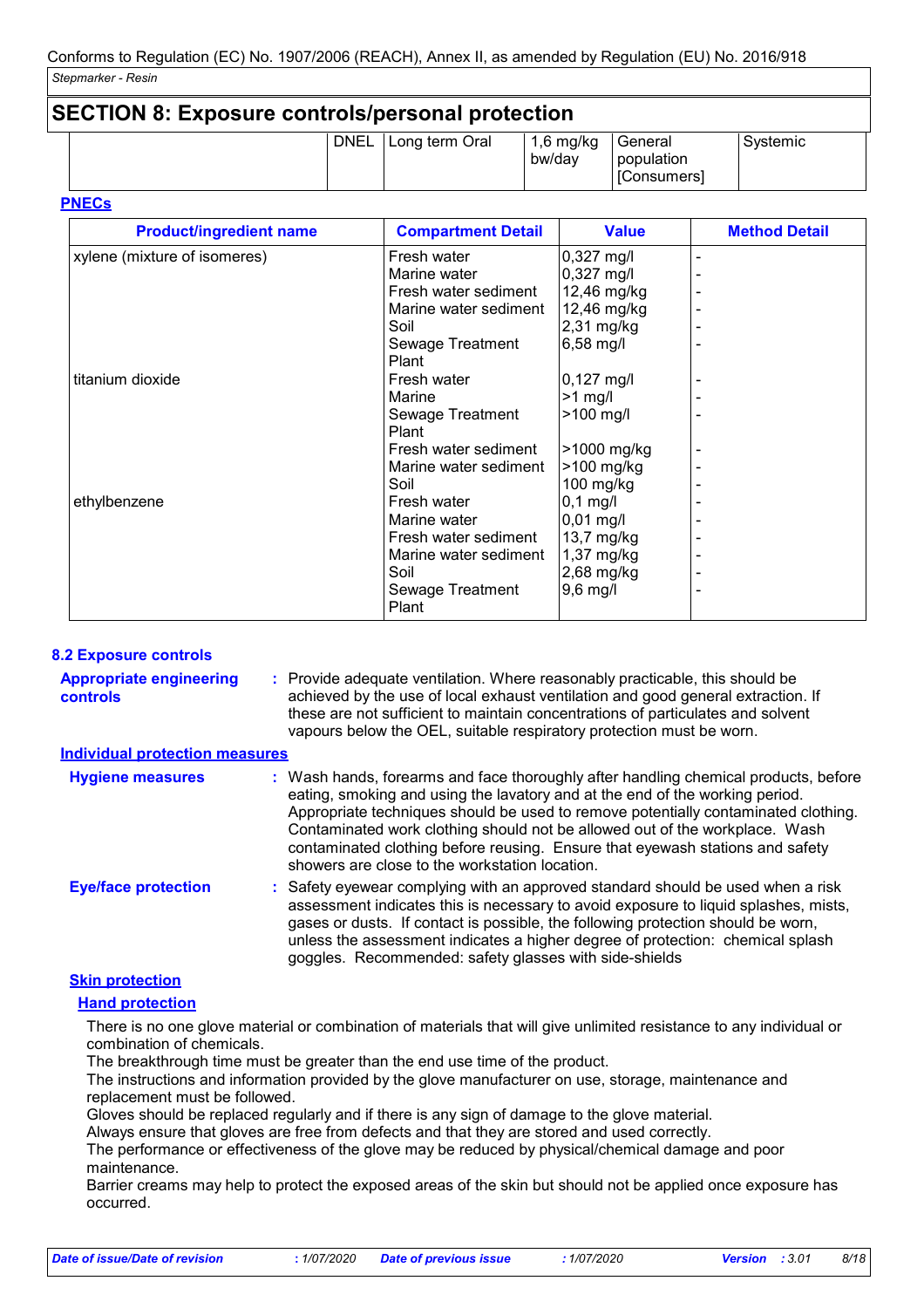### **SECTION 8: Exposure controls/personal protection**

| <b>Gloves</b>                             | : For prolonged or repeated handling, use the following type of gloves:                                                                                                                                                                                                                                                                                                                                                                                                                                                                              |
|-------------------------------------------|------------------------------------------------------------------------------------------------------------------------------------------------------------------------------------------------------------------------------------------------------------------------------------------------------------------------------------------------------------------------------------------------------------------------------------------------------------------------------------------------------------------------------------------------------|
|                                           | Recommended: polyvinyl alcohol (PVA)                                                                                                                                                                                                                                                                                                                                                                                                                                                                                                                 |
|                                           | The recommendation for the type or types of glove to use when handling this<br>product is based on information from the following source:<br><b>EN 374</b>                                                                                                                                                                                                                                                                                                                                                                                           |
|                                           | The user must check that the final choice of type of glove selected for handling this<br>product is the most appropriate and takes into account the particular conditions of<br>use, as included in the user's risk assessment.                                                                                                                                                                                                                                                                                                                      |
| <b>Body protection</b>                    | : Personal protective equipment for the body should be selected based on the task<br>being performed and the risks involved and should be approved by a specialist<br>before handling this product. When there is a risk of ignition from static electricity,<br>wear anti-static protective clothing. For the greatest protection from static<br>discharges, clothing should include anti-static overalls, boots and gloves. Refer to<br>European Standard EN 1149 for further information on material and design<br>requirements and test methods. |
| <b>Other skin protection</b>              | : Appropriate footwear and any additional skin protection measures should be<br>selected based on the task being performed and the risks involved and should be<br>approved by a specialist before handling this product.                                                                                                                                                                                                                                                                                                                            |
| <b>Respiratory protection</b>             | : Based on the hazard and potential for exposure, select a respirator that meets the<br>appropriate standard or certification. Respirators must be used according to a<br>respiratory protection program to ensure proper fitting, training, and other important<br>aspects of use.                                                                                                                                                                                                                                                                  |
| <b>Environmental exposure</b><br>controls | : Emissions from ventilation or work process equipment should be checked to ensure<br>they comply with the requirements of environmental protection legislation. In some<br>cases, fume scrubbers, filters or engineering modifications to the process<br>equipment will be necessary to reduce emissions to acceptable levels.                                                                                                                                                                                                                      |

### **SECTION 9: Physical and chemical properties**

#### **9.1 Information on basic physical and chemical properties**

| <b>Appearance</b>                                      |                               |
|--------------------------------------------------------|-------------------------------|
| <b>Physical state</b>                                  | Liquid.                       |
| <b>Colour</b>                                          | : Not available.              |
| <b>Odour</b>                                           | : Not available.              |
| <b>Odour threshold</b>                                 | Not available.                |
| рH                                                     | Not available.                |
| Melting point/freezing point                           | Not available.                |
| <b>Initial boiling point and</b><br>boiling range      | : Not available.              |
| <b>Flash point</b>                                     | : Closed cup: $<60^{\circ}$ C |
| <b>Evaporation rate</b>                                | : Not available.              |
| <b>Flammability (solid, gas)</b>                       | : Not available.              |
| <b>Upper/lower flammability or</b><br>explosive limits | : Not available.              |
| <b>Vapour pressure</b>                                 | $:$ Not available.            |
| <b>Vapour density</b>                                  | : Not available.              |
| <b>Relative density</b>                                | : >1                          |
| <b>Solubility(ies)</b>                                 | Not available.                |
| <b>Partition coefficient: n-octanol/</b><br>water      | $:$ Not available.            |
| <b>Auto-ignition temperature</b>                       | : Not available.              |
| <b>Decomposition temperature</b>                       | Not available.                |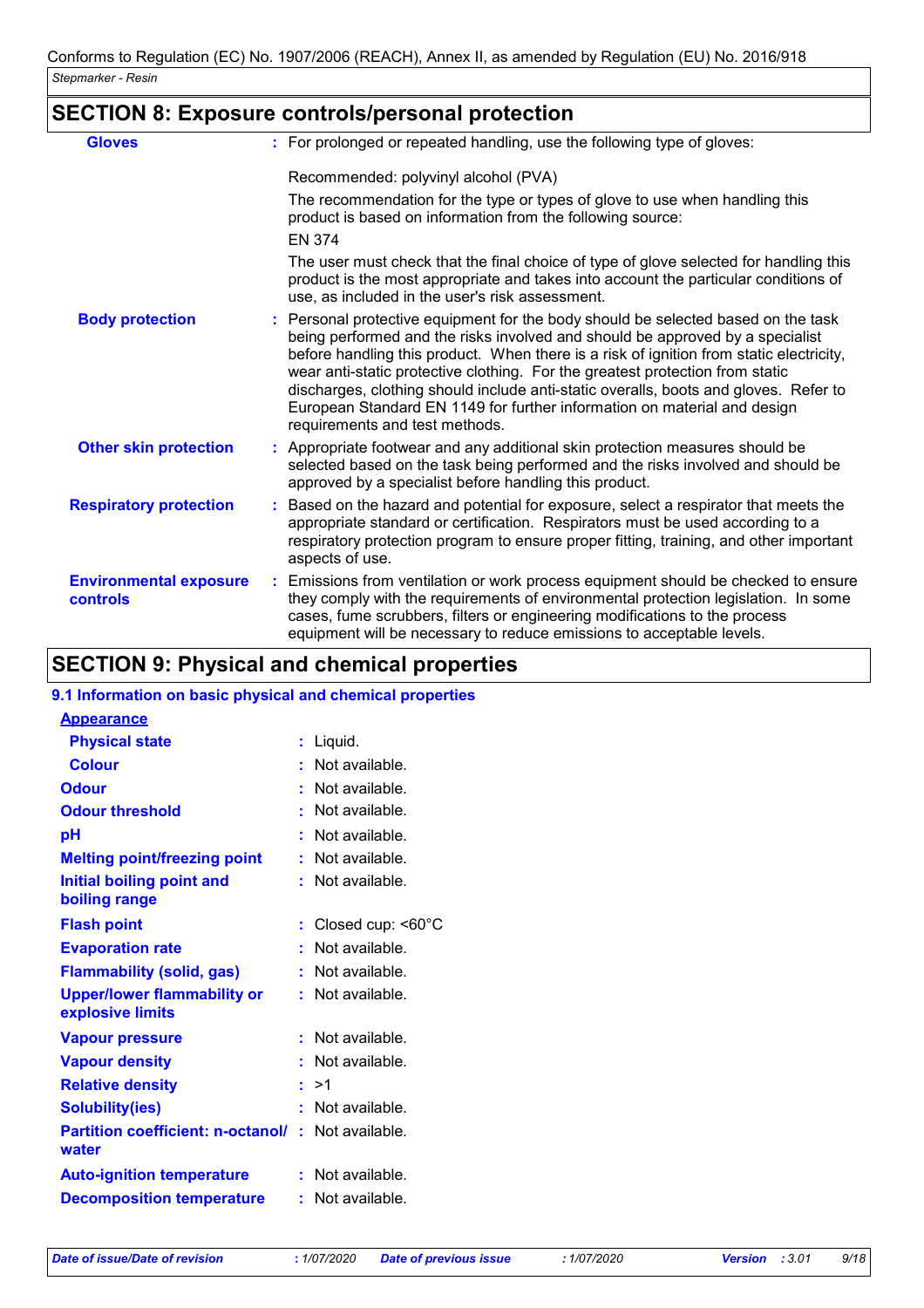### **SECTION 9: Physical and chemical properties**

- **Viscosity Dynamic (room temperature): 500 mPa·s Dynamic (room temperature): 500 mPa**·s Kinematic (room temperature): 5 cm<sup>2</sup>/s
- **Explosive properties : Oxidising properties : Not available.**
- : Not available.
	-

### **9.2 Other information**

No additional information.

| <b>SECTION 10: Stability and reactivity</b>     |                                                                                                                                     |  |  |  |
|-------------------------------------------------|-------------------------------------------------------------------------------------------------------------------------------------|--|--|--|
| <b>10.1 Reactivity</b>                          | : No specific test data related to reactivity available for this product or its ingredients.                                        |  |  |  |
| <b>10.2 Chemical stability</b>                  | : Stable under recommended storage and handling conditions (see Section 7).                                                         |  |  |  |
| 10.3 Possibility of<br>hazardous reactions      | : Under normal conditions of storage and use, hazardous reactions will not occur.                                                   |  |  |  |
| <b>10.4 Conditions to avoid</b>                 | : When exposed to high temperatures may produce hazardous decomposition<br>products.                                                |  |  |  |
| 10.5 Incompatible materials                     | : Keep away from the following materials to prevent strong exothermic reactions:<br>oxidising agents, strong alkalis, strong acids. |  |  |  |
| <b>10.6 Hazardous</b><br>decomposition products | : Under normal conditions of storage and use, hazardous decomposition products<br>should not be produced.                           |  |  |  |

### **SECTION 11: Toxicological information**

#### **11.1 Information on toxicological effects**

#### **Acute toxicity**

| <b>Product/ingredient name</b> | <b>Result</b>                    | <b>Species</b> | <b>Dose</b>             | <b>Exposure</b> |
|--------------------------------|----------------------------------|----------------|-------------------------|-----------------|
| xylene (mixture of isomeres)   | <b>LC50 Inhalation Gas.</b>      | Rat            | 5000 ppm                | 4 hours         |
|                                | LC50 Inhalation Gas.             | Rat            | 6670 ppm                | 4 hours         |
|                                | <b>LC50 Inhalation Vapour</b>    | Rat            | 29091 mg/m <sup>3</sup> | 4 hours         |
|                                | LD50 Dermal                      | Rabbit         | $4,2$ g/kg              |                 |
|                                | LD50 Oral                        | Rat            | 4300 mg/kg              |                 |
|                                | TDLo Dermal                      | Rabbit         | 4300 mg/kg              |                 |
| titanium dioxide               | <b>LC50 Inhalation Dusts and</b> | Rat - Male,    | 3,43 to 5,09 mg/l       | 4 hours         |
|                                | mists                            | Female         |                         |                 |
|                                | LD50 Dermal                      | Rabbit         | $>10$ g/kg              |                 |
|                                | LD50 Oral                        | Rat            | $>24$ g/kg              |                 |
| ethylbenzene                   | <b>LC50 Inhalation Vapour</b>    | Rat            | 50000 mg/m <sup>3</sup> | 2 hours         |
|                                | <b>LC50 Inhalation Vapour</b>    | Rat            | 17 $mg/l$               | 4 hours         |
|                                | <b>LCLo Inhalation Vapour</b>    | Rat            | 4000 ppm                | 4 hours         |
|                                | LD50 Oral                        | Rat            | 3500 mg/kg              |                 |
| pine oil                       | LD50 Dermal                      | Rabbit         | $5$ g/kg                |                 |
|                                | LD50 Oral                        | Rat            | $2,1$ g/kg              |                 |

**Conclusion/Summary :** Based on available data, the classification criteria are not met.

**Acute toxicity estimates**

Not available.

**Irritation/Corrosion**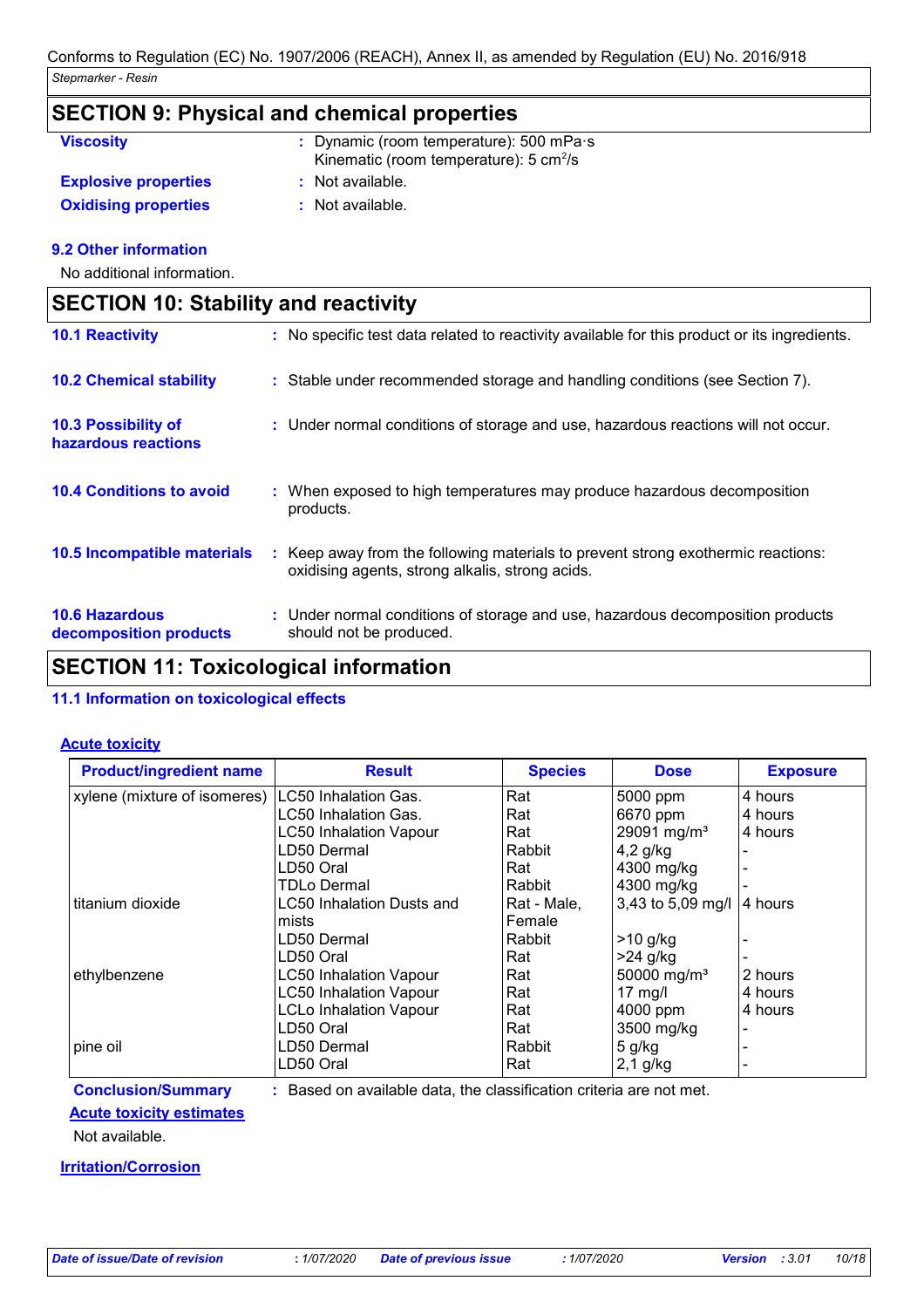### **SECTION 11: Toxicological information**

| <b>Product/ingredient name</b> | <b>Result</b>            | <b>Species</b> | <b>Score</b>             | <b>Exposure</b>                             | <b>Observation</b>       |
|--------------------------------|--------------------------|----------------|--------------------------|---------------------------------------------|--------------------------|
| xylene (mixture of isomeres)   | Eyes - Mild irritant     | Rabbit         | $\overline{\phantom{a}}$ | 87 milligrams                               |                          |
|                                | Eyes - Severe irritant   | Rabbit         | $\qquad \qquad$          | 24 hours 5<br>milligrams                    | $\overline{\phantom{a}}$ |
|                                | Skin - Mild irritant     | Rat            | $\overline{\phantom{a}}$ | 8 hours 60<br>Imicroliters                  | $\overline{\phantom{a}}$ |
|                                | Skin - Moderate irritant | Rabbit         | $\overline{\phantom{a}}$ | 124 hours 500 1<br>milligrams               | $\overline{\phantom{a}}$ |
|                                | Skin - Moderate irritant | Rabbit         | $\overline{\phantom{a}}$ | 100 Percent                                 |                          |
|                                | Eyes - Moderate irritant | Rabbit         |                          |                                             |                          |
| titanium dioxide               | Skin - Mild irritant     | Human          | $\overline{\phantom{a}}$ | l72 hours 300<br>Micrograms<br>Intermittent |                          |
| ethylbenzene                   | Eyes - Severe irritant   | Rabbit         | $\overline{\phantom{a}}$ | 500<br>milligrams                           |                          |
|                                | Skin - Mild irritant     | Rabbit         | $\overline{\phantom{a}}$ | 24 hours 15<br>milligrams                   | $\blacksquare$           |
| pine oil                       | Skin - Severe irritant   | Rabbit         | $\overline{\phantom{a}}$ | l24 hours 500<br>milligrams                 |                          |

**Conclusion/Summary**

**Skin :** Causes skin irritation.

**Eyes :** Causes serious eye irritation.

**Respiratory :** May cause damage to organs through prolonged or repeated exposure if inhaled.

## **Sensitisation**

| <b>Product/ingredient name</b> | <b>Route of</b><br>exposure | <b>Species</b> | <b>Result</b>   |
|--------------------------------|-----------------------------|----------------|-----------------|
| l titanium dioxide             | skin                        | Guinea pig     | Not sensitizing |
|                                | skin                        | Mouse          | Not sensitizing |

#### **Conclusion/Summary**

**Skin :** May cause an allergic skin reaction.

**Respiratory :** Based on available data, the classification criteria are not met.

#### **Mutagenicity**

| <b>Product/ingredient name</b> | <b>Test</b>     | <b>Experiment</b>                                 | <b>Result</b>   |
|--------------------------------|-----------------|---------------------------------------------------|-----------------|
| titanium dioxide               | <b>OECD 471</b> | Experiment: In vitro<br>Subject: Bacteria         | <b>Negative</b> |
|                                | OECD 476        | Experiment: In vitro<br>Subject: Mammalian-Animal | <b>Negative</b> |
|                                | OECD 474        | Experiment: In vivo<br>Subject: Mammalian-Animal  | <b>Negative</b> |
|                                | OECD 474        | Experiment: In vivo<br>Subject: Mammalian-Animal  | <b>Negative</b> |

**Conclusion/Summary :** Based on available data, the classification criteria are not met.

### **Carcinogenicity**

**Conclusion/Summary :** Based on available data, the classification criteria are not met.

### **Reproductive toxicity**

| <b>Product/ingredient name</b> | <b>Maternal</b><br>toxicity | <b>Fertility</b> | <b>Developmental</b><br>toxin | <b>Species</b>                                                      | <b>Dose</b>                         | <b>Exposure</b>                       |
|--------------------------------|-----------------------------|------------------|-------------------------------|---------------------------------------------------------------------|-------------------------------------|---------------------------------------|
| titanium dioxide               | <b>Negative</b>             | <b>Negative</b>  | Negative                      | Rat - Male, Female                                                  | Oral: 100<br>ΙO<br>3001000<br>mg/kg | 20 days; 7<br>days per<br><b>week</b> |
| <b>Conclusion/Summary</b>      |                             |                  |                               | : Based on available data, the classification criteria are not met. |                                     |                                       |
| <b>Teratogenicity</b>          |                             |                  |                               |                                                                     |                                     |                                       |

*Date of issue/Date of revision* **:** *1/07/2020 Date of previous issue : 1/07/2020 Version : 3.01 11/18*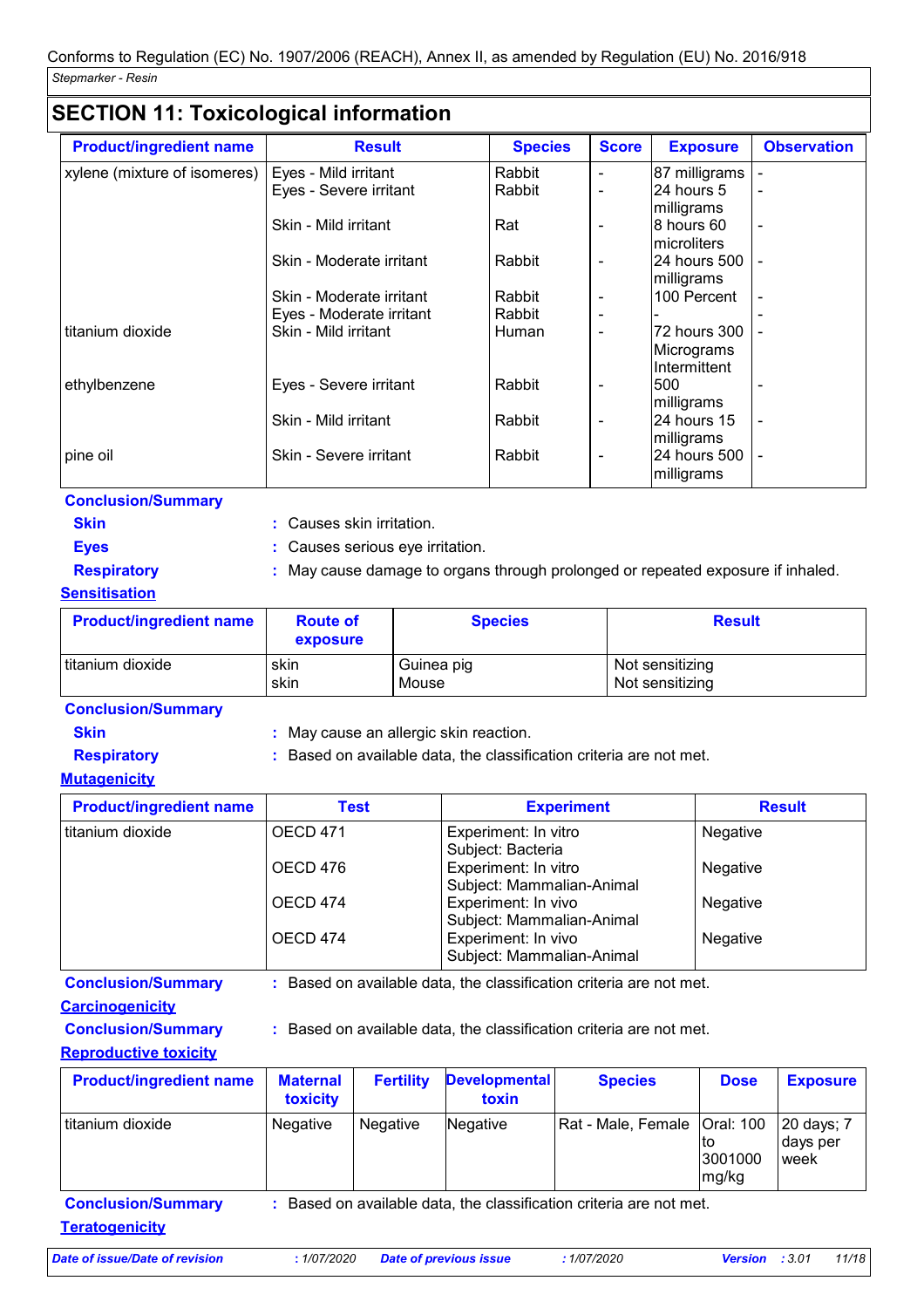### **SECTION 11: Toxicological information**

**Conclusion/Summary :** Based on available data, the classification criteria are not met.

#### **Specific target organ toxicity (single exposure)**

| <b>Product/ingredient name</b> | <b>Category</b> | <b>Route of</b><br>exposure | <b>Target organs</b>            |
|--------------------------------|-----------------|-----------------------------|---------------------------------|
| xylene (mixture of isomeres)   | Category 3      |                             | Respiratory tract<br>irritation |

#### **Specific target organ toxicity (repeated exposure)**

| <b>Product/ingredient name</b> | <b>Category</b> | <b>Route of</b><br>exposure | <b>Target organs</b> |
|--------------------------------|-----------------|-----------------------------|----------------------|
| xylene (mixture of isomeres)   | Category 2      | Not determined              | I Not determined     |
| ethylbenzene                   | Category 2      | Not determined              | hearing organs       |

#### **Aspiration hazard**

| <b>Product/ingredient name</b>               | <b>Result</b>                                                                  |
|----------------------------------------------|--------------------------------------------------------------------------------|
| xylene (mixture of isomeres)<br>ethylbenzene | <b>ASPIRATION HAZARD - Category 1</b><br><b>ASPIRATION HAZARD - Category 1</b> |
| pine oil                                     | <b>ASPIRATION HAZARD - Category 1</b>                                          |

#### **Delayed and immediate effects as well as chronic effects from short and long-term exposure**

| <b>Short term exposure</b>            |                    |
|---------------------------------------|--------------------|
| <b>Potential immediate</b><br>effects | : Not available.   |
| <b>Potential delayed effects</b>      | : Not available.   |
| Long term exposure                    |                    |
| <b>Potential immediate</b><br>effects | $:$ Not available. |
|                                       |                    |

**Potential delayed effects :** Not available.

#### **Potential chronic health effects**

| <b>Product/ingredient name</b> | <b>Result</b>                                                                                                                                                                | <b>Species</b> | <b>Dose</b>               | <b>Exposure</b>                      |  |  |
|--------------------------------|------------------------------------------------------------------------------------------------------------------------------------------------------------------------------|----------------|---------------------------|--------------------------------------|--|--|
| l titanium dioxide             | Chronic NOAEL Oral<br>Chronic NOAEL Inhalation<br>Dusts and mists                                                                                                            | Rat<br>Rat     | 3500 mg/kg<br>10 mg/ $m3$ | $\overline{\phantom{0}}$<br>24 hours |  |  |
| <b>Conclusion/Summary</b>      | Based on available data, the classification criteria are not met.                                                                                                            |                |                           |                                      |  |  |
| <b>General</b>                 | May cause damage to organs through prolonged or repeated exposure. Once<br>sensitized, a severe allergic reaction may occur when subsequently exposed to very<br>low levels. |                |                           |                                      |  |  |
| <b>Carcinogenicity</b>         | : No known significant effects or critical hazards.                                                                                                                          |                |                           |                                      |  |  |
| <b>Mutagenicity</b>            | : No known significant effects or critical hazards.                                                                                                                          |                |                           |                                      |  |  |
| <b>Teratogenicity</b>          | : No known significant effects or critical hazards.                                                                                                                          |                |                           |                                      |  |  |
| <b>Developmental effects</b>   | : No known significant effects or critical hazards.                                                                                                                          |                |                           |                                      |  |  |
| <b>Fertility effects</b>       | : No known significant effects or critical hazards.                                                                                                                          |                |                           |                                      |  |  |

#### **Other information :**

: Not available.

### **SECTION 12: Ecological information**

#### **12.1 Toxicity**

There are no data available on the mixture itself. Do not allow to enter drains or watercourses.

The mixture has been assessed following the summation method of the CLP Regulation (EC) No 1272/2008 and is not classified as hazardous to the environment, but contains substance(s) hazardous to the environment. See section 3 for details.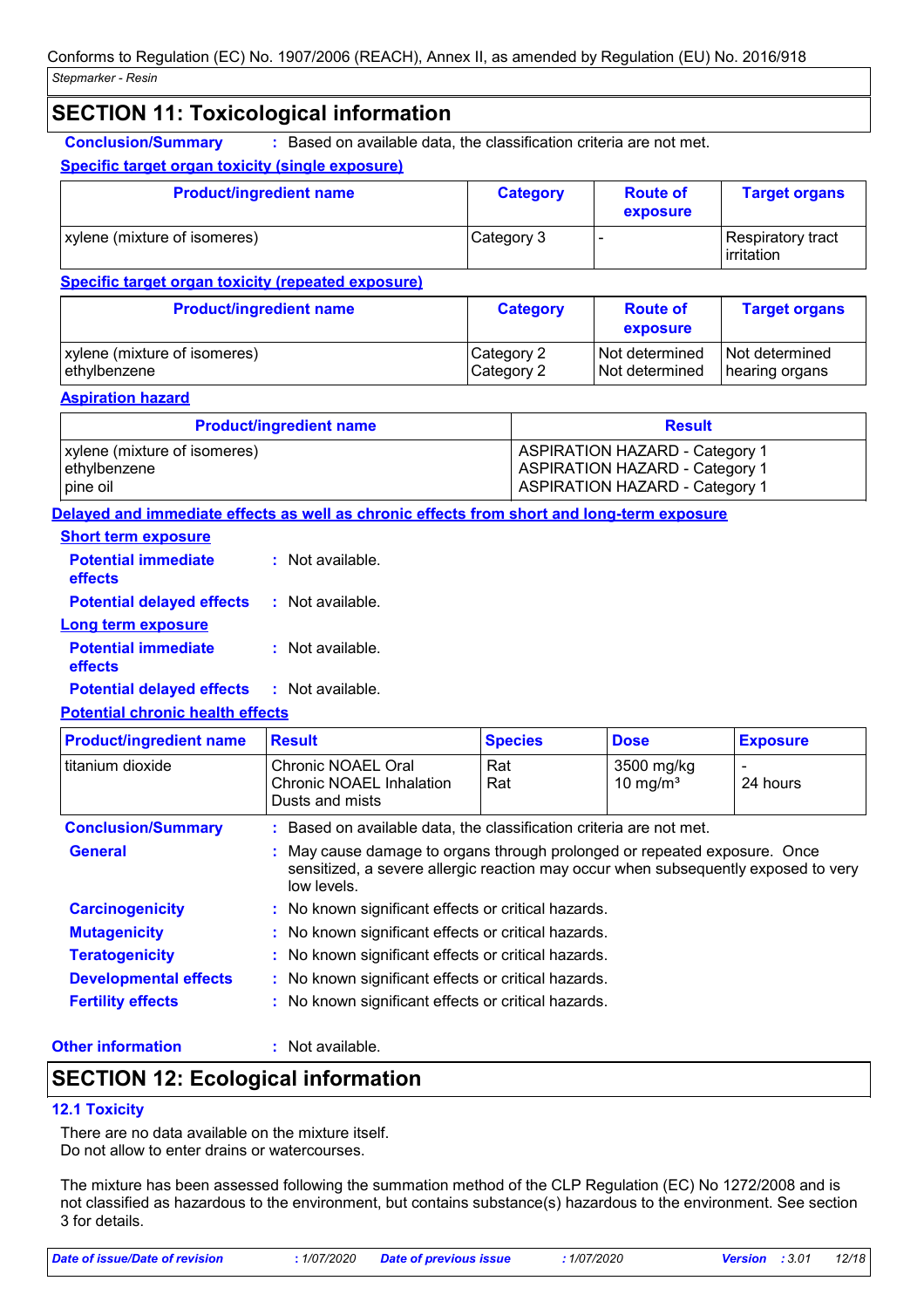### **SECTION 12: Ecological information**

| <b>Product/ingredient name</b> | <b>Result</b>                               | <b>Species</b>                                                               | <b>Exposure</b> |
|--------------------------------|---------------------------------------------|------------------------------------------------------------------------------|-----------------|
| xylene (mixture of isomeres)   | Acute LC50 0,6 mg/l                         | Daphnia spec. - Gammarus<br>Lacustris                                        | 48 hours        |
|                                | Acute NOEC 0,44 mg/l                        | Algae                                                                        | 72 hours        |
|                                | Chronic NOEC 1,57 mg/l                      | Daphnia spec.                                                                | 21 days         |
| titanium dioxide               | Acute LC50 3 mg/l Fresh water               | Crustaceans - Ceriodaphnia<br>dubia - Neonate                                | 48 hours        |
|                                | Acute LC50 6,5 mg/l Fresh water             | Daphnia spec. - Daphnia pulex -<br><b>Neonate</b>                            | 48 hours        |
|                                | Acute LC50 >1000000 µg/l Marine<br>water    | Fish - Fundulus heteroclitus                                                 | 96 hours        |
| ethylbenzene                   | Acute EC50 3600 µg/l Fresh water            | Algae - Pseudokirchneriella<br>subcapitata                                   | 96 hours        |
|                                | Acute EC50 9,46 to 6530 µg/l Fresh<br>water | Crustaceans - Artemia sp. -<br>Nauplii                                       | 48 hours        |
|                                | Acute EC50 4,4 to 2970 µg/l Fresh<br>water  | Daphnia spec. - Daphnia<br>magna - Neonate                                   | 48 hours        |
|                                | Acute LC50 13,7 to 8780 µg/l Fresh<br>water | Crustaceans - Artemia sp. -<br>Nauplii                                       | 48 hours        |
|                                | Acute LC50 5200 µg/l Marine water           | Crustaceans - Americamysis<br>bahia                                          | 48 hours        |
|                                | Acute LC50 11 to 9090 µg/l Fresh<br>water   | Fish - Pimephales promelas                                                   | 96 hours        |
|                                | Acute LC50 4200 µg/l Fresh water            | Fish - Oncorhynchus mykiss                                                   | 96 hours        |
|                                | Chronic NOEC 1000 µg/l Fresh water          | Algae - Pseudokirchneriella<br>subcapitata                                   | 96 hours        |
| pine oil                       | Acute EC50 24,5 ppm Fresh water             | Daphnia spec. - Daphnia magna                                                | 48 hours        |
|                                | Acute LC50 18,35 ppm Fresh water            | Fish - Oncorhynchus mykiss -<br>Juvenile (Fledgling, Hatchling,<br>Weanling) | 96 hours        |

#### **12.2 Persistence and degradability**

| <b>Product/ingredient name</b>                     | <b>Test</b>              | <b>Result</b>                               |                   | <b>Dose</b> | <b>Inoculum</b>         |
|----------------------------------------------------|--------------------------|---------------------------------------------|-------------------|-------------|-------------------------|
| xylene (mixture of isomeres)                       | OECD 301F                | 90 % - Readily - 5 days<br>87,8 % - 28 days |                   |             |                         |
| <b>Conclusion/Summary</b>                          | $:$ Not available.       |                                             |                   |             |                         |
| <b>Product/ingredient name</b>                     | <b>Aquatic half-life</b> |                                             | <b>Photolysis</b> |             | <b>Biodegradability</b> |
| Bisphenol-A-epoxy resin,<br>avg.mol.wght. 700-1000 |                          |                                             |                   |             | Not readily             |
| xylene (mixture of isomeres)   -                   |                          |                                             |                   |             | Readily                 |
| titanium dioxide                                   |                          |                                             |                   |             | Not readily             |
| ethylbenzene                                       |                          |                                             |                   |             | Readily                 |

#### **12.3 Bioaccumulative potential**

| <b>Product/ingredient name</b> LogP <sub>ow</sub> |     | <b>BCF</b>  | <b>Potential</b> |
|---------------------------------------------------|-----|-------------|------------------|
| $\vert$ xylene (mixture of isomeres) $\vert$ 3,12 |     | 7.4 to 18.5 | <b>I</b> low     |
| ethylbenzene                                      | 3,6 | 79.43       | l low            |

#### **12.4 Mobility in soil**

| <b>Soil/water partition</b><br><b>coefficient (Koc)</b> | : Not available. |
|---------------------------------------------------------|------------------|
| <b>Mobility</b>                                         | : Volatile.      |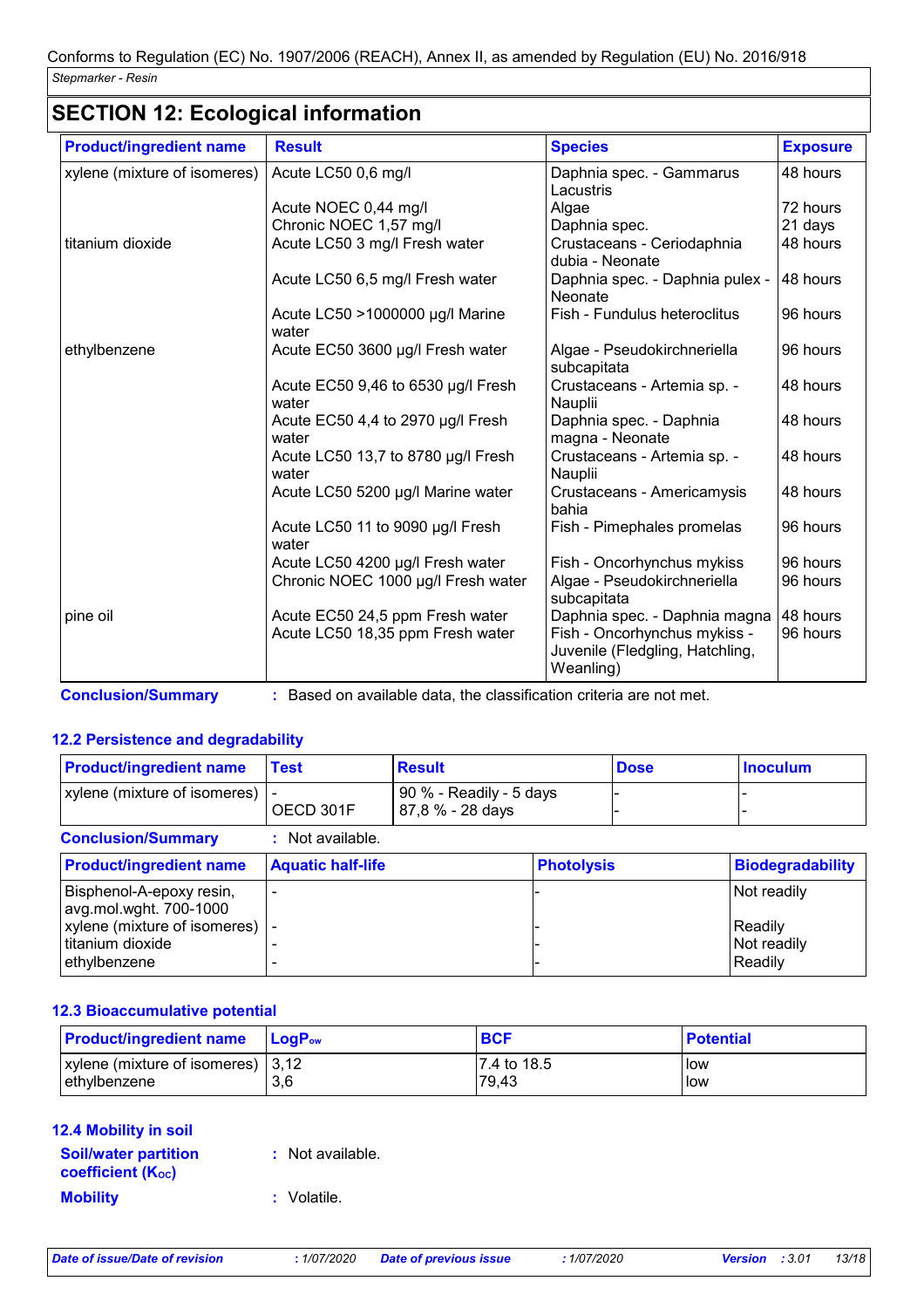### **SECTION 12: Ecological information**

#### **12.5 Results of PBT and vPvB assessment**

This mixture does not contain any substances that are assessed to be a PBT or a vPvB.

**12.6 Other adverse effects** : No known significant effects or critical hazards.

### **SECTION 13: Disposal considerations**

The information in this section contains generic advice and guidance.

#### **13.1 Waste treatment methods**

| <b>Product</b>                 |                                                                                                                                                                                                                                                                                                                                                                                                                                                                                                                                                      |
|--------------------------------|------------------------------------------------------------------------------------------------------------------------------------------------------------------------------------------------------------------------------------------------------------------------------------------------------------------------------------------------------------------------------------------------------------------------------------------------------------------------------------------------------------------------------------------------------|
| <b>Methods of disposal</b>     | : The generation of waste should be avoided or minimised wherever possible.<br>Disposal of this product, solutions and any by-products should at all times comply<br>with the requirements of environmental protection and waste disposal legislation<br>and any regional local authority requirements. Dispose of surplus and non-<br>recyclable products via a licensed waste disposal contractor. Waste should not be<br>disposed of untreated to the sewer unless fully compliant with the requirements of<br>all authorities with jurisdiction. |
| <b>Hazardous waste</b>         | $:$ Yes.                                                                                                                                                                                                                                                                                                                                                                                                                                                                                                                                             |
| <b>Disposal considerations</b> | : Do not allow to enter drains or watercourses.<br>Dispose of according to all federal, state and local applicable regulations.<br>If this product is mixed with other wastes, the original waste product code may no<br>longer apply and the appropriate code should be assigned.<br>For further information, contact your local waste authority.                                                                                                                                                                                                   |

#### **European waste catalogue (EWC)**

The European Waste Catalogue classification of this product, when disposed of as waste, is:

| <b>Waste code</b>              | <b>Waste designation</b>                                                                                                                                                                                                                                                                                                                                                                                                                                                                                                                                      |
|--------------------------------|---------------------------------------------------------------------------------------------------------------------------------------------------------------------------------------------------------------------------------------------------------------------------------------------------------------------------------------------------------------------------------------------------------------------------------------------------------------------------------------------------------------------------------------------------------------|
| 08 01 11*                      | waste paint and varnish containing organic solvents or other hazardous substances                                                                                                                                                                                                                                                                                                                                                                                                                                                                             |
| <b>Packaging</b>               |                                                                                                                                                                                                                                                                                                                                                                                                                                                                                                                                                               |
| <b>Methods of disposal</b>     | : The generation of waste should be avoided or minimised wherever possible. Waste<br>packaging should be recycled. Incineration or landfill should only be considered<br>when recycling is not feasible.                                                                                                                                                                                                                                                                                                                                                      |
| <b>Disposal considerations</b> | : Using information provided in this safety data sheet, advice should be obtained from<br>the relevant waste authority on the classification of empty containers.<br>Empty containers must be scrapped or reconditioned.<br>Dispose of containers contaminated by the product in accordance with local or<br>national legal provisions.                                                                                                                                                                                                                       |
| <b>Special precautions</b>     | : This material and its container must be disposed of in a safe way. Care should be<br>taken when handling emptied containers that have not been cleaned or rinsed out.<br>Empty containers or liners may retain some product residues. Vapour from product<br>residues may create a highly flammable or explosive atmosphere inside the<br>container. Do not cut, weld or grind used containers unless they have been cleaned<br>thoroughly internally. Avoid dispersal of spilt material and runoff and contact with<br>soil, waterways, drains and sewers. |

### **SECTION 14: Transport information**

|                                       | <b>ADR/RID</b> | <b>ADN</b>                    | <b>IMDG</b>   | <b>IATA</b>             |
|---------------------------------------|----------------|-------------------------------|---------------|-------------------------|
| 14.1 UN number                        | <b>UN1263</b>  | <b>UN1263</b>                 | <b>UN1263</b> | <b>UN1263</b>           |
| 14.2 UN proper<br>shipping name       | Paint.         | Paint.                        | Paint.        | Paint.                  |
|                                       |                |                               |               |                         |
| <b>Date of issue/Date of revision</b> | :1/07/2020     | <b>Date of previous issue</b> | :1/07/2020    | 14/18<br>Version : 3.01 |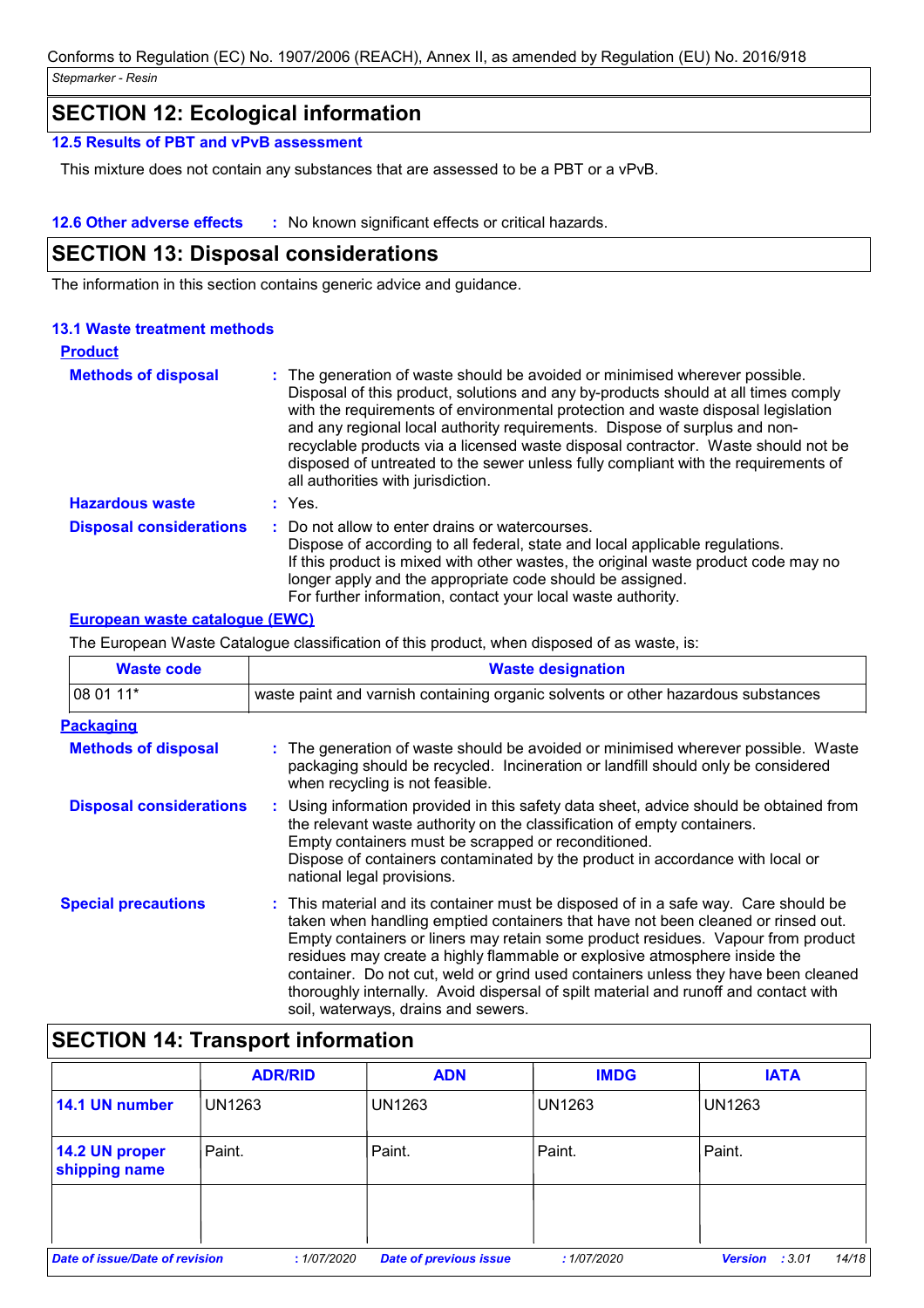| <b>14.3 Transport</b><br>hazard class(es) | 3                                                                                                                                                                | 3   | 3                                                                                                                                                                                                                                                             | 3                                                                                                                                                                                                                                                                                                                              |
|-------------------------------------------|------------------------------------------------------------------------------------------------------------------------------------------------------------------|-----|---------------------------------------------------------------------------------------------------------------------------------------------------------------------------------------------------------------------------------------------------------------|--------------------------------------------------------------------------------------------------------------------------------------------------------------------------------------------------------------------------------------------------------------------------------------------------------------------------------|
|                                           |                                                                                                                                                                  |     |                                                                                                                                                                                                                                                               |                                                                                                                                                                                                                                                                                                                                |
| 14.4 Packing<br>group                     | $\mathbf{III}$                                                                                                                                                   | Ш   | III                                                                                                                                                                                                                                                           | III                                                                                                                                                                                                                                                                                                                            |
| 14.5<br><b>Environmental</b><br>hazards   | No.                                                                                                                                                              | No. | No.                                                                                                                                                                                                                                                           | No.                                                                                                                                                                                                                                                                                                                            |
| <b>Additional</b><br>information          | Exempted according<br>to 2.2.3.1.5 (Viscous<br>substance exemption)<br>This class 3 material<br>is not subject to<br>regulation in<br>packagings up to 450<br>L. |     | <b>Emergency</b><br>schedules (EmS):<br>$F-E + S-E$<br><b>Viscous substance</b><br>exemption<br>This class 3 material<br>can be considered<br>non hazardous in<br>packagings up to 30 L.<br>Exempted according<br>to 2.3.2.5 (Viscous<br>substance exemption) | Passenger and<br><b>Cargo Aircraft</b><br>Quantity limitation: 60<br>Packaging<br>instructions: 355<br><b>Cargo Aircraft Only</b><br>Quantity limitation:<br>220L<br>Packaging<br>instructions: 366<br><b>Limited Quantities -</b><br><b>Passenger Aircraft</b><br>Quantity limitation: 10<br>Packaging<br>instructions: Y 344 |

**14.6 Special precautions for : Transport within user's premises: always transport in closed containers that are user** upright and secure. Ensure that persons transporting the product know what to do in the event of an accident or spillage.

### **SECTION 15: Regulatory information**

| 15.1 Safety, health and environmental regulations/legislation specific for the substance or mixture                                                      |                   |                                                                                                    |            |                                                                                      |
|----------------------------------------------------------------------------------------------------------------------------------------------------------|-------------------|----------------------------------------------------------------------------------------------------|------------|--------------------------------------------------------------------------------------|
| EU Regulation (EC) No. 1907/2006 (REACH)                                                                                                                 |                   |                                                                                                    |            |                                                                                      |
| <b>Annex XIV - List of substances subject to authorisation</b>                                                                                           |                   |                                                                                                    |            |                                                                                      |
| <b>Annex XIV</b>                                                                                                                                         |                   |                                                                                                    |            |                                                                                      |
| None of the components are listed.                                                                                                                       |                   |                                                                                                    |            |                                                                                      |
| <b>Substances of very high concern</b>                                                                                                                   |                   |                                                                                                    |            |                                                                                      |
| None of the components are listed.                                                                                                                       |                   |                                                                                                    |            |                                                                                      |
| <b>Annex XVII - Restrictions</b><br>on the manufacture,<br>placing on the market<br>and use of certain<br>dangerous substances,<br>mixtures and articles | : Not applicable. |                                                                                                    |            |                                                                                      |
| <b>Other EU regulations</b>                                                                                                                              |                   |                                                                                                    |            |                                                                                      |
| <b>VOC</b>                                                                                                                                               |                   | product label and/or technical data sheet for further information.                                 |            | : The provisions of Directive 2004/42/EC on VOC apply to this product. Refer to the  |
| <b>VOC for Ready-for-Use</b><br><b>Mixture</b>                                                                                                           |                   | EU limit value for this product: 500g/l (2010.)<br>This product contains a maximum of 400 g/l VOC. |            | : IIA/j. Two-pack reactive performance coatings for specific end use such as floors. |
| <b>Europe inventory</b>                                                                                                                                  |                   | : All components are listed or exempted.                                                           |            |                                                                                      |
| Date of issue/Date of revision                                                                                                                           | : 1/07/2020       | <b>Date of previous issue</b>                                                                      | :1/07/2020 | 15/18<br>Version : 3.01                                                              |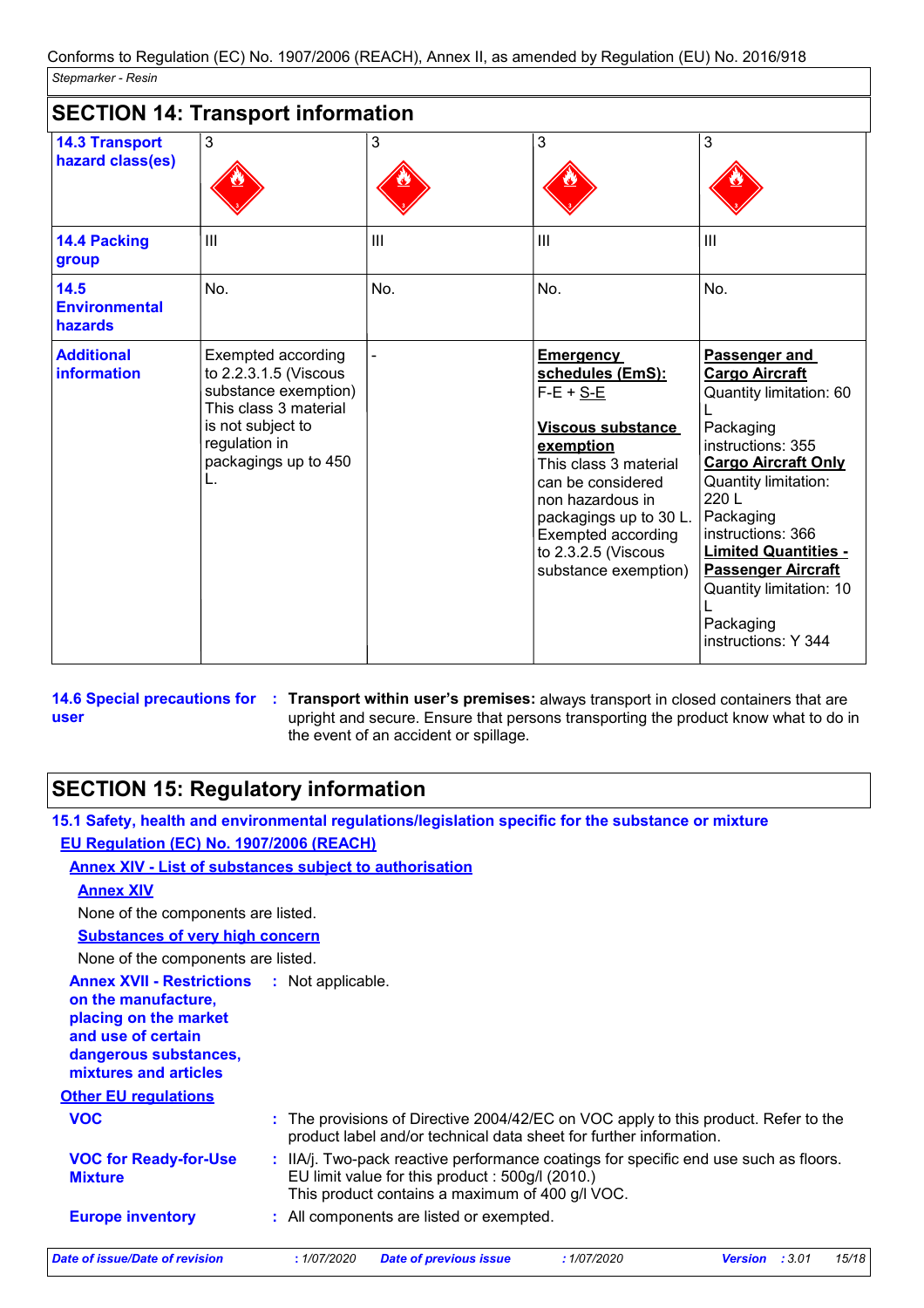|                                                                             | <b>SECTION 15: Regulatory information</b> |                                                                                                                                                                                                                                                                                                                                                                                                                          |                                 |                          |
|-----------------------------------------------------------------------------|-------------------------------------------|--------------------------------------------------------------------------------------------------------------------------------------------------------------------------------------------------------------------------------------------------------------------------------------------------------------------------------------------------------------------------------------------------------------------------|---------------------------------|--------------------------|
| <b>Product/ingredient name</b>                                              | <b>Carcinogenic</b><br>effects            | <b>Mutagenic effects</b>                                                                                                                                                                                                                                                                                                                                                                                                 | <b>Developmental</b><br>effects | <b>Fertility effects</b> |
| titanium dioxide                                                            | Not supported                             | Not supported                                                                                                                                                                                                                                                                                                                                                                                                            | Not supported                   | Not supported            |
| Ozone depleting substances (1005/2009/EU)<br>Not listed.                    |                                           |                                                                                                                                                                                                                                                                                                                                                                                                                          |                                 |                          |
| <b>Prior Informed Consent (PIC) (649/2012/EU)</b><br>Not listed.            |                                           |                                                                                                                                                                                                                                                                                                                                                                                                                          |                                 |                          |
| <b>Seveso Directive</b>                                                     |                                           |                                                                                                                                                                                                                                                                                                                                                                                                                          |                                 |                          |
| This product is controlled under the Seveso Directive.                      |                                           |                                                                                                                                                                                                                                                                                                                                                                                                                          |                                 |                          |
| <b>Danger criteria</b>                                                      |                                           |                                                                                                                                                                                                                                                                                                                                                                                                                          |                                 |                          |
| <b>Category</b>                                                             |                                           |                                                                                                                                                                                                                                                                                                                                                                                                                          |                                 |                          |
| P <sub>5c</sub>                                                             |                                           |                                                                                                                                                                                                                                                                                                                                                                                                                          |                                 |                          |
| <b>National requlations</b>                                                 |                                           |                                                                                                                                                                                                                                                                                                                                                                                                                          |                                 |                          |
| <b>References</b>                                                           |                                           | The information contained in this safety data sheet does not constitute the user's<br>own assessment of workplace risks, as required by other health and safety<br>legislation. The provisions of the national health and safety at work regulations apply<br>to the use of this product at work.<br>: EH40/2005 Workplace exposure limits<br>Conforms to Regulation (EC) No. 1907/2006 (REACH), Annex II, as amended by |                                 |                          |
| <b>International regulations</b>                                            | Regulation (EU) No. 2016/918              |                                                                                                                                                                                                                                                                                                                                                                                                                          |                                 |                          |
| <b>Chemical Weapon Convention List Schedules I, II &amp; III Chemicals</b>  |                                           |                                                                                                                                                                                                                                                                                                                                                                                                                          |                                 |                          |
| Not listed.                                                                 |                                           |                                                                                                                                                                                                                                                                                                                                                                                                                          |                                 |                          |
| <b>Montreal Protocol</b><br>Not listed.                                     |                                           |                                                                                                                                                                                                                                                                                                                                                                                                                          |                                 |                          |
| <b>Stockholm Convention on Persistent Organic Pollutants</b><br>Not listed. |                                           |                                                                                                                                                                                                                                                                                                                                                                                                                          |                                 |                          |
| <b>Rotterdam Convention on Prior Informed Consent (PIC)</b><br>Not listed.  |                                           |                                                                                                                                                                                                                                                                                                                                                                                                                          |                                 |                          |
| <b>UNECE Aarhus Protocol on POPs and Heavy Metals</b><br>Not listed.        |                                           |                                                                                                                                                                                                                                                                                                                                                                                                                          |                                 |                          |
| <b>CN</b> code<br>: 3209900                                                 |                                           |                                                                                                                                                                                                                                                                                                                                                                                                                          |                                 |                          |
| <b>International lists</b>                                                  |                                           |                                                                                                                                                                                                                                                                                                                                                                                                                          |                                 |                          |
| <b>National inventory</b>                                                   |                                           |                                                                                                                                                                                                                                                                                                                                                                                                                          |                                 |                          |
| <b>Australia</b>                                                            | Not determined.                           |                                                                                                                                                                                                                                                                                                                                                                                                                          |                                 |                          |
| <b>Canada</b>                                                               | Not determined.                           |                                                                                                                                                                                                                                                                                                                                                                                                                          |                                 |                          |
| <b>China</b>                                                                | Not determined.                           |                                                                                                                                                                                                                                                                                                                                                                                                                          |                                 |                          |
| <b>Japan</b>                                                                |                                           | Japan inventory (ENCS): Not determined.<br>Japan inventory (ISHL): Not determined.                                                                                                                                                                                                                                                                                                                                       |                                 |                          |
| <b>Malaysia</b>                                                             | Not determined<br>÷.                      |                                                                                                                                                                                                                                                                                                                                                                                                                          |                                 |                          |
| <b>New Zealand</b>                                                          | Not determined.                           |                                                                                                                                                                                                                                                                                                                                                                                                                          |                                 |                          |
| <b>Philippines</b>                                                          | Not determined.                           |                                                                                                                                                                                                                                                                                                                                                                                                                          |                                 |                          |
| <b>Republic of Korea</b>                                                    | Not determined.                           |                                                                                                                                                                                                                                                                                                                                                                                                                          |                                 |                          |
| <b>Taiwan</b>                                                               | Not determined.                           |                                                                                                                                                                                                                                                                                                                                                                                                                          |                                 |                          |
|                                                                             |                                           |                                                                                                                                                                                                                                                                                                                                                                                                                          |                                 |                          |
| <b>Turkey</b>                                                               | Not determined.                           |                                                                                                                                                                                                                                                                                                                                                                                                                          |                                 |                          |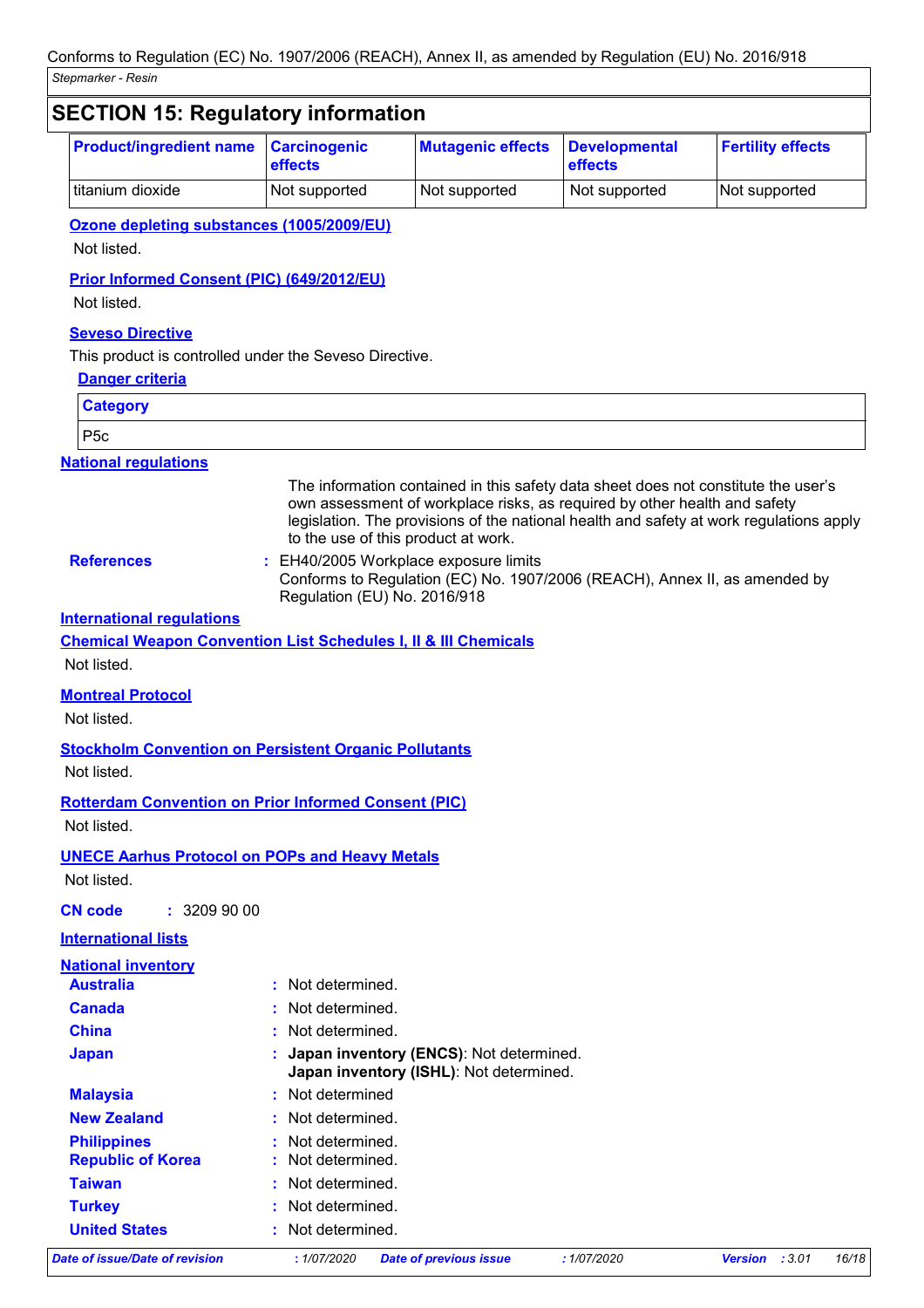### **SECTION 15: Regulatory information**

- **Thailand :** Not determined.
	-
- 
- **Viet Nam :** Not determined.

**15.2 Chemical safety** 

**:** No Chemical Safety Assessment has been carried out.

**assessment**

### **SECTION 16: Other information**

|                                      | Indicates information that has changed from previously issued version.                                                                                                                                                                                                                                                                                                                                                                             |
|--------------------------------------|----------------------------------------------------------------------------------------------------------------------------------------------------------------------------------------------------------------------------------------------------------------------------------------------------------------------------------------------------------------------------------------------------------------------------------------------------|
| <b>Abbreviations and</b><br>acronyms | $:$ ATE = Acute Toxicity Estimate<br>CLP = Classification, Labelling and Packaging Regulation [Regulation (EC) No.<br>1272/2008]<br>DMEL = Derived Minimal Effect Level<br>DNEL = Derived No Effect Level<br>EUH statement = CLP-specific Hazard statement<br>PBT = Persistent, Bioaccumulative and Toxic<br>PNEC = Predicted No Effect Concentration<br><b>RRN = REACH Registration Number</b><br>vPvB = Very Persistent and Very Bioaccumulative |
| <b>Contains TiO2</b>                 | Yes                                                                                                                                                                                                                                                                                                                                                                                                                                                |

### **Procedure used to derive the classification according to Regulation (EC) No. 1272/2008 [CLP/GHS]**

| <b>Classification</b>   | <b>Justification</b> |
|-------------------------|----------------------|
| Flam. Liq. 3, H226      | Expert judgment      |
| Skin Irrit. 2, H315     | Expert judgment      |
| Eye Irrit. 2, H319      | Expert judgment      |
| Skin Sens. 1, H317      | Expert judgment      |
| <b>ISTOT RE 2. H373</b> | Expert judgment      |

#### **Full text of H-phrases referred to in sections 2 and 3**

| <b>Full text of abbreviated H</b><br><b>statements</b> | H225<br>H <sub>226</sub><br>H304<br>H312<br>H315<br>H317<br>H319<br>H332<br>H335<br>H351<br>H373<br>H411                                                                      | Highly flammable liquid and vapour.<br>Flammable liquid and vapour.<br>May be fatal if swallowed and enters airways.<br>Harmful in contact with skin.<br>Causes skin irritation.<br>May cause an allergic skin reaction.<br>Causes serious eye irritation.<br>Harmful if inhaled.<br>May cause respiratory irritation.<br>Suspected of causing cancer.<br>May cause damage to organs through prolonged or<br>repeated exposure.<br>Toxic to aquatic life with long lasting effects.                                                         |
|--------------------------------------------------------|-------------------------------------------------------------------------------------------------------------------------------------------------------------------------------|---------------------------------------------------------------------------------------------------------------------------------------------------------------------------------------------------------------------------------------------------------------------------------------------------------------------------------------------------------------------------------------------------------------------------------------------------------------------------------------------------------------------------------------------|
| <b>Full text of classifications</b><br>[CLP/GHS]       | Acute Tox. 4<br><b>Aquatic Chronic 2</b><br>Asp. Tox. 1<br>Carc. 2<br>Eye Irrit. 2<br>Flam. Liq. 2<br>Flam. Liq. 3<br>Skin Irrit. 2<br>Skin Sens. 1<br>STOT RE 2<br>STOT SE 3 | <b>ACUTE TOXICITY - Category 4</b><br>LONG-TERM (CHRONIC) AQUATIC HAZARD -<br>Category 2<br><b>ASPIRATION HAZARD - Category 1</b><br>CARCINOGENICITY - Category 2<br>SERIOUS EYE DAMAGE/EYE IRRITATION - Category 2<br><b>FLAMMABLE LIQUIDS - Category 2</b><br><b>FLAMMABLE LIQUIDS - Category 3</b><br>SKIN CORROSION/IRRITATION - Category 2<br>SKIN SENSITISATION - Category 1<br>ISPECIFIC TARGET ORGAN TOXICITY - REPEATED<br><b>EXPOSURE - Category 2</b><br>SPECIFIC TARGET ORGAN TOXICITY - SINGLE<br><b>EXPOSURE - Category 3</b> |
| <b>Date of printing</b>                                | 17/07/2020                                                                                                                                                                    |                                                                                                                                                                                                                                                                                                                                                                                                                                                                                                                                             |